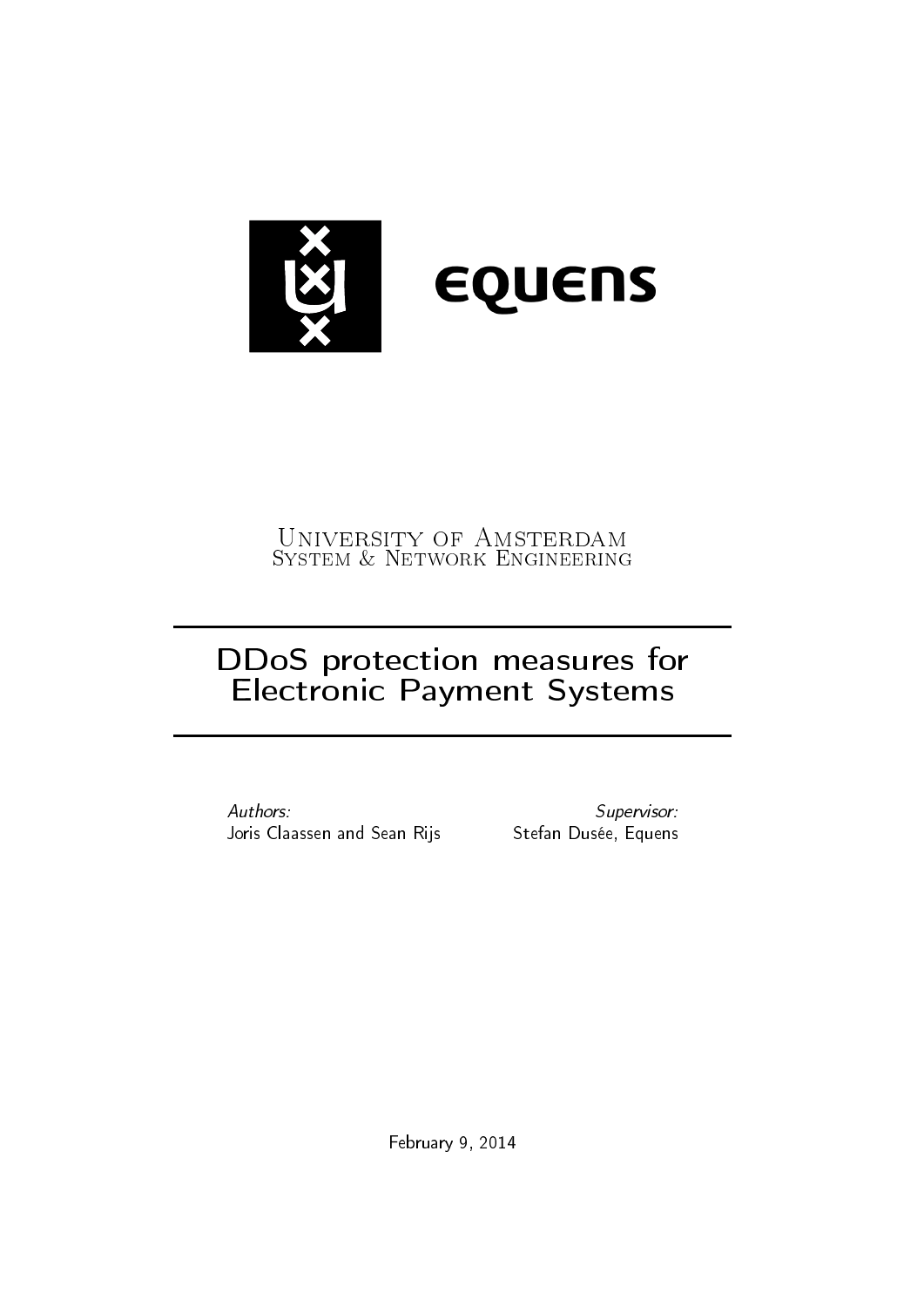# <span id="page-1-0"></span>Abstract

This research was done within a month, in which it focussed on Distributed Denial of Service [\(DDoS\)](#page-27-0) prevention measures: whitelisting, robust Domain Name System [\(DNS\)](#page-27-1) resolving, and scrubbing. The effectiveness and the difficulty of implementation is researched in the context of electronic payment systems for the payment processor Equens. Electronic payment systems process financial transactions, which require only small data to be sent. The scope does not include layer 7 attacks and focusses only on high volume layer 3 attacks and the aforementioned measures.

The hypothesis for the effectiveness of whitelisting (i.e. only allowing packets to the local network from a set of Internet Protocol [\(IP\)](#page-27-2) addresses) is that it does not scale during a high volume [DDoS](#page-27-0) attack. If the link from the internet to the electronic payment system network has to send more traffic then the links capability it will drop packets. A test environment was created to simulate the a simple electronic payment system environment. In the test environment a high volume layer 3 attack was created with a maximum of 14 attack computers, and one computer sending small legitimate packets. The results show that, when using six attack computers generating 1 Gbps each, on a 1 Gbps link it will drop drop 85% and 90% packets with whitelisting off and on respectively. Implementing whitelisting entails simply adding addresses to an Access Control List [\(ACL\)](#page-27-3) and is, therefore, easy to implement.

In order to provide robust [DNS](#page-27-1) resolving two possible solutions are looked into: distributing the [DNS](#page-27-1) servers up to the end of the zone and changing the transport protocol from the default User Datagram Protocol [\(UDP\)](#page-27-4) to Transmission Control Protocol [\(TCP\)](#page-27-5). The former is looked into by a literature research and the latter by testing. The [DNS](#page-27-1) root servers have suffered high volume  $DDoS$  attacks in the past. One of the attacks was analysed by Internet Corporation for Assigned Names and Numbers [\(ICANN\)](#page-27-6) and proves that distributing [DNS](#page-27-1) servers using anycast is the most successful measure against high volume [DDoS](#page-27-0) attacks. The implementation of distributing [DNS](#page-27-1) servers with anycast requires changes in the network design and implementation is therefore considered difficult. However distributing [DNS](#page-27-1) servers can be outsourced by a third party. The other solution of changing the transport protocol is tested with the same test as the whitelist test, but the measurement is replaced by counting the timeouts the requests returned when resolving an A record. The results show that using six computers for the attack, its [TCP](#page-27-5) timeouts are 97% as opposed to 14% when using [UDP.](#page-27-4) It is concluded that using  $\text{TCP}$  $\text{TCP}$  $\text{TCP}$  for resolving is most likely not effective.

The final prevention measure is scrubbing, which is simply cleaning  $DDoS$  attack traffic from the legitimate traffic. Our research focusses on scrubbing centres designed for high volume attacks. By using anycast it can change the traffic path to a high traffic capacity data centre. It scrubs the  $DDoS$  traffic (e.g. whitelisting) and sends it via a tunnel to the destination network. As long as the tunnel endpoint address is not known this solution works. However the solution is completely depending on the hiding of the [IP](#page-27-2) address. If it is known to the attacks, the high volume attack can simply be change its target to that address, which effectively creates the aforementioned whitelisting test results.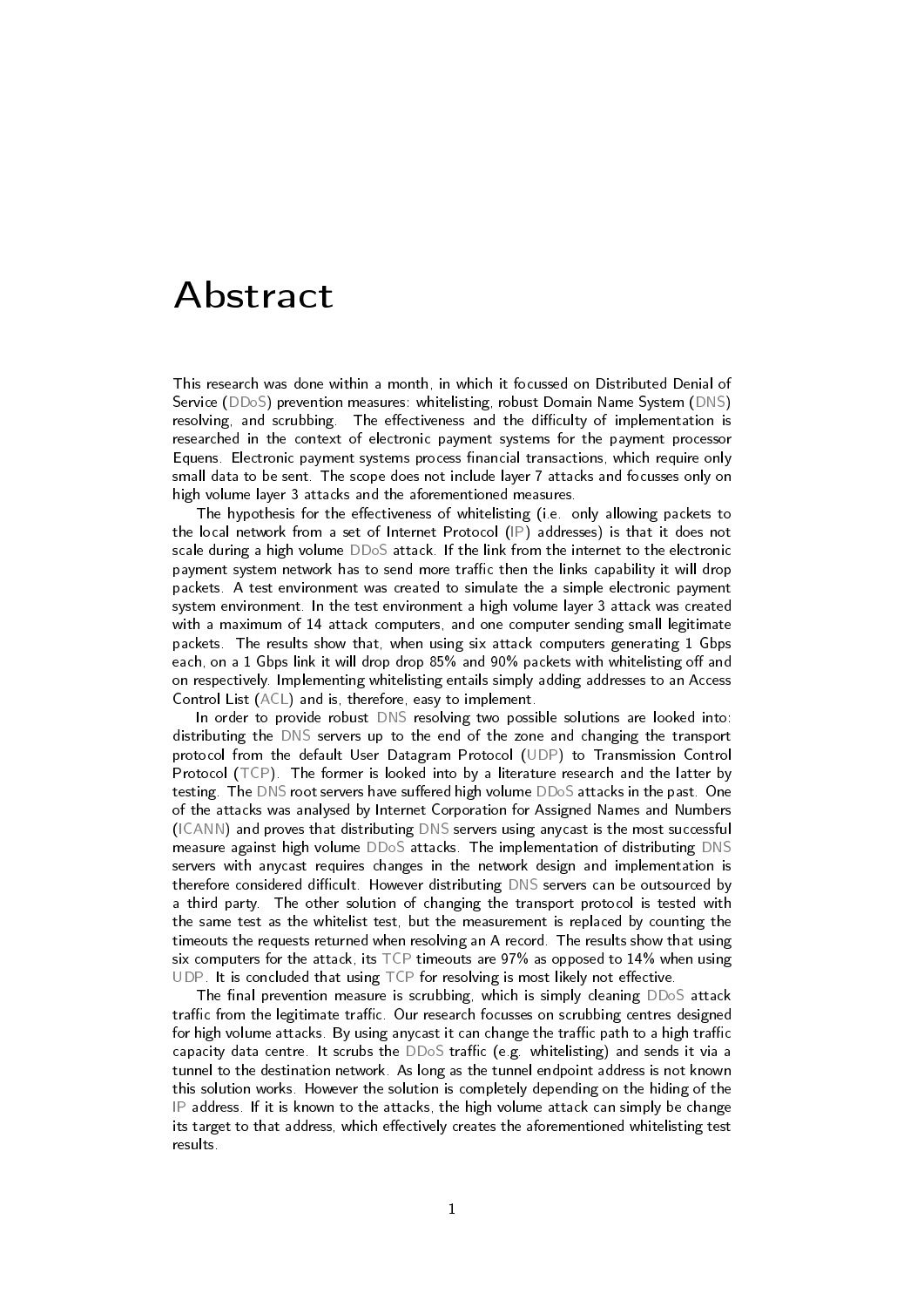# **Contents**

|                |                                                                                                                                                                                                                                       | 1                   |
|----------------|---------------------------------------------------------------------------------------------------------------------------------------------------------------------------------------------------------------------------------------|---------------------|
| 1              | Introduction<br>11                                                                                                                                                                                                                    | 4<br>$\overline{4}$ |
| $\overline{2}$ | Whitelisting                                                                                                                                                                                                                          | 5                   |
|                | Implementation difficulty and all the substitutions of the substitution of the substitution of the substitutio<br>21                                                                                                                  | 5                   |
|                | 2.2                                                                                                                                                                                                                                   | 6                   |
|                | 221<br>Test<br>23                                                                                                                                                                                                                     | 6<br>8              |
| 3              | <b>Robust DNS resolution</b>                                                                                                                                                                                                          | 10                  |
|                | Implementation difficulty and a contract the contract of the contract of<br>3 <sub>1</sub>                                                                                                                                            | 11                  |
|                | TCP and UDP resolving the state of the state of the state of the state of the state of the state of the state o<br>311                                                                                                                | 11                  |
|                | 312<br>Any casting the substitution of the substitution of the substitution of the substitution of the substitution of the substitution of the substitution of the substitution of the substitution of the substitution of the substi | 11                  |
|                | 32                                                                                                                                                                                                                                    | 11                  |
|                | 321                                                                                                                                                                                                                                   | 11                  |
|                | 322<br>33                                                                                                                                                                                                                             | 12<br>13            |
| 4              | Scrubbing                                                                                                                                                                                                                             | 14                  |
|                | Implementation difficulty the substitution of the substitution of the substitution of the substitution of the s<br>4.1                                                                                                                | 14                  |
|                | 42                                                                                                                                                                                                                                    | 15                  |
|                | 4 2 1<br>Test                                                                                                                                                                                                                         | 15                  |
|                | 43                                                                                                                                                                                                                                    | 17                  |
| 5              | Conclusion                                                                                                                                                                                                                            | 18                  |
| 6              | Future research                                                                                                                                                                                                                       | 19                  |
|                | <b>Appendices</b>                                                                                                                                                                                                                     |                     |
| A              | Setup whitelisting                                                                                                                                                                                                                    | 20                  |
|                | A 1                                                                                                                                                                                                                                   | 20                  |
|                | A.2                                                                                                                                                                                                                                   | 20                  |
|                | A <sub>3</sub><br>Throughput                                                                                                                                                                                                          | 21                  |
|                | A <sub>4</sub><br>The simulated attack the substitution of the simulated attack the substitution of the simulation of the simulation                                                                                                  | 21                  |
|                | A 4 1<br>A 4 2                                                                                                                                                                                                                        | 21<br>22            |
| В              | Setup DNS resolution comparing TCP and UDP                                                                                                                                                                                            | 25                  |
|                |                                                                                                                                                                                                                                       | 25                  |
| C.             | Acro                                                                                                                                                                                                                                  | 27                  |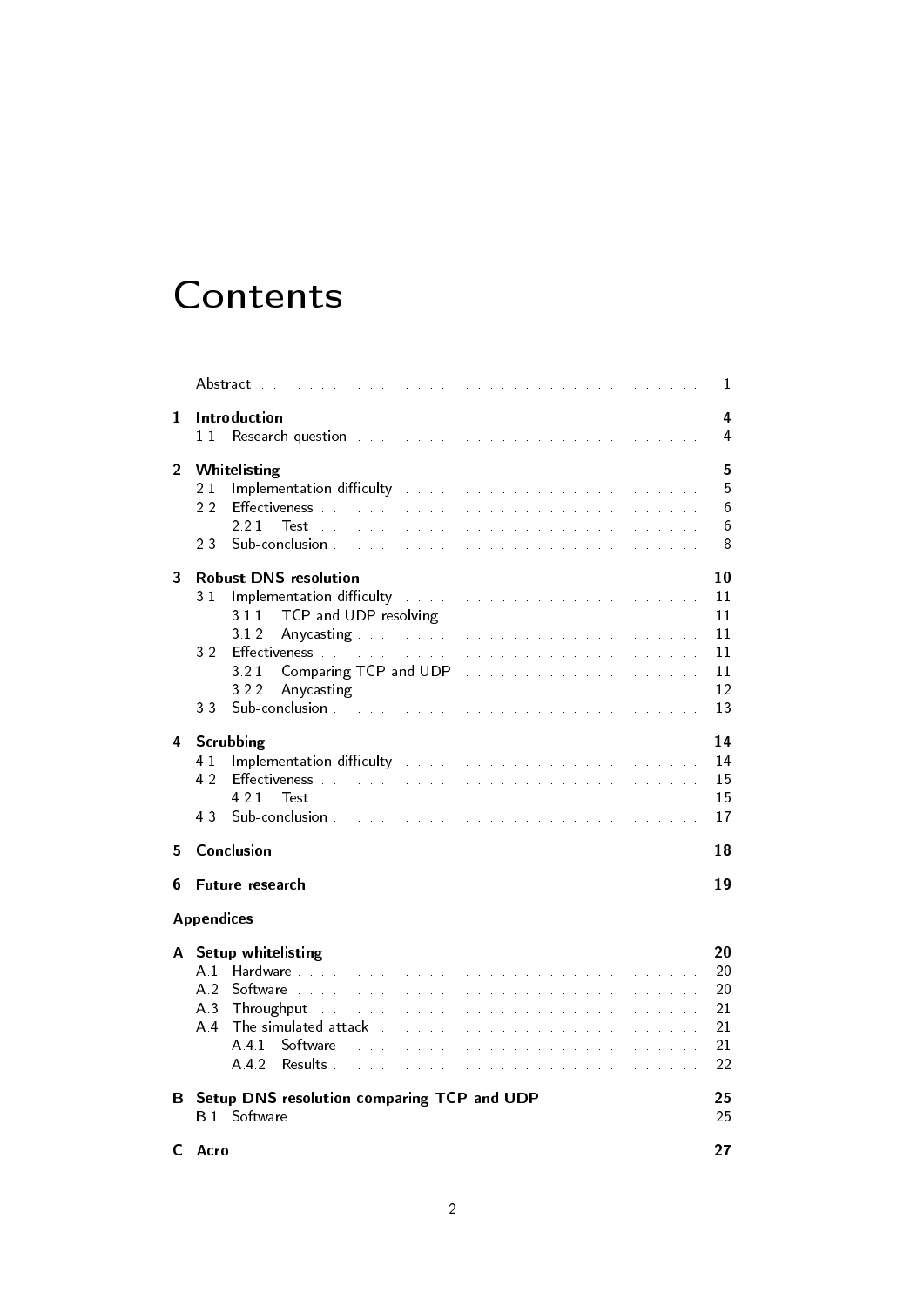#### [D References](#page-28-0) 28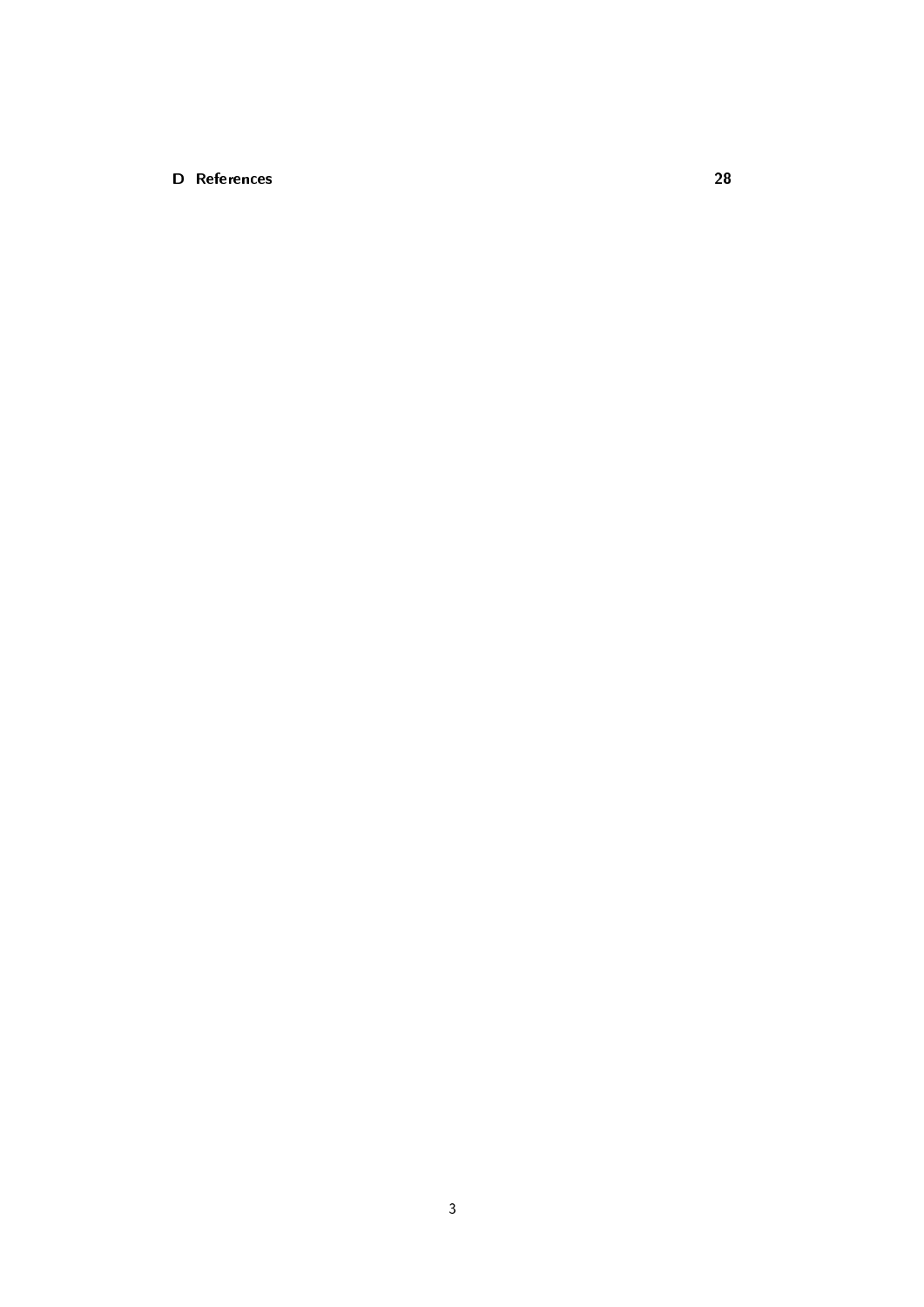# <span id="page-4-0"></span>1 | Introduction

Electronic payment systems are services provided by payment processors to enable exchange of financial transactions. Since financial transactions are a crucial part of the society, its electronic payment systems require a high availability. Additionally financial transactions require little data communication. Some parts of electronic payment systems are accessible from the internet. These parts are just as vulnerable to Distributed Denial of Service [\(DDoS\)](#page-27-0) attacks as any other service on the Internet.

There are different kinds of  $DDoS$  attacks mainly split up in network (layer 3) and application (layer 7) attacks. Mitigation of a layer 7 attack requires a specialised DDoS Defense System [\(DDS\)](#page-27-8) appliance, which is configured specifically for certain Denial of Service [\(DoS\)](#page-27-9) vulnerabilities in applications.

This report analyses measures that are available today to mitigate high volume (layer 3) [DDoS](#page-27-0) attacks. The techniques to detect and prevent [DDoS](#page-27-0) attacks vary in levels of effectiveness, and ease of implementation.

### <span id="page-4-1"></span>1.1 Research question

The research question for this report is:

What is the implementation difficulty and how effective is a subset of  $DDoS$ protection measures to keep electronic payment systems available?

The subset of [DDoS](#page-27-0) protection measures consists of:

- 1. Whitelisting
- 2. Robust Domain Name System [\(DNS\)](#page-27-1) resolution
- 3. Scrubbing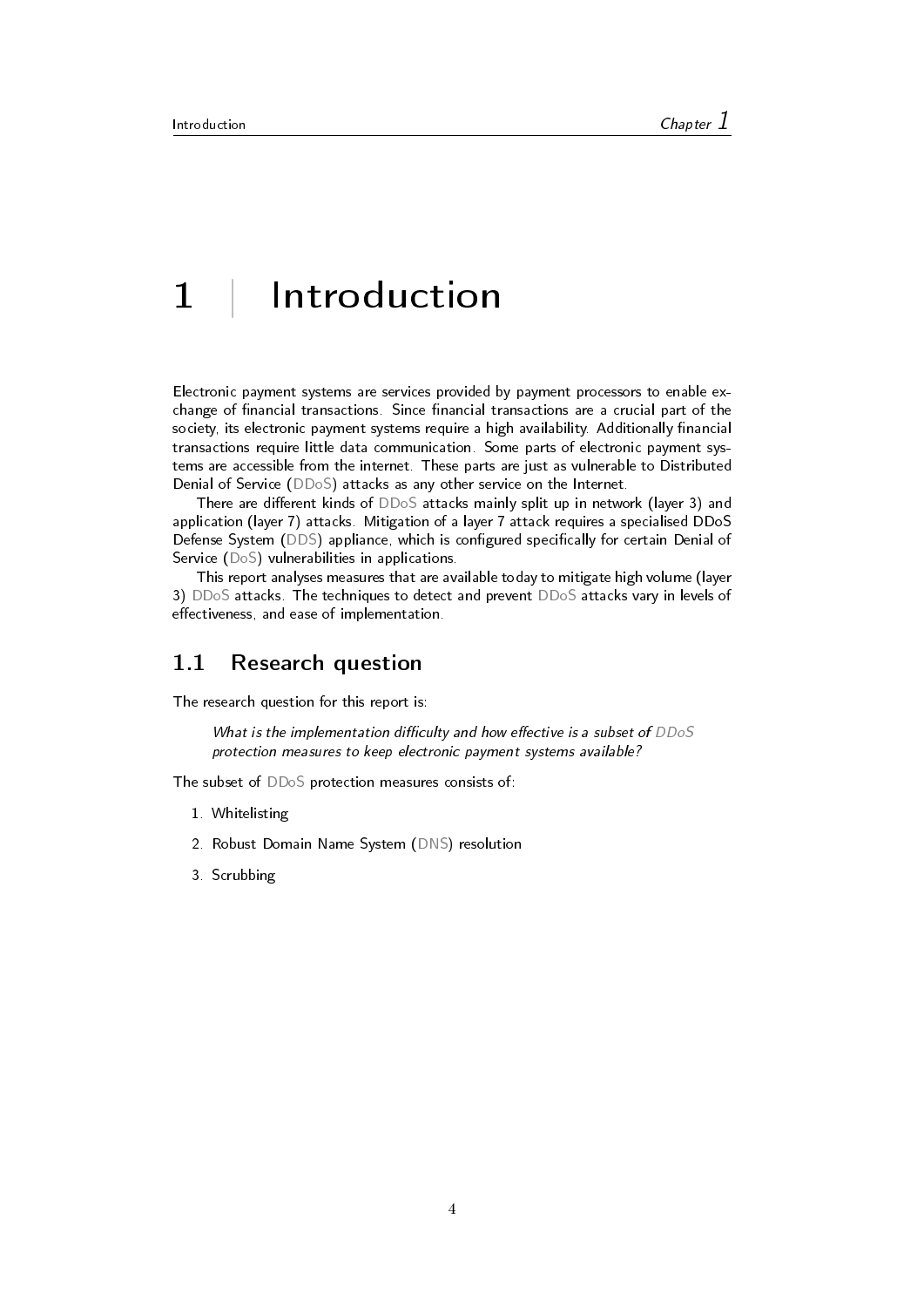# <span id="page-5-0"></span>2 | Whitelisting

In this chapter the implementation difficulty and effectiveness of whitelisting, i.e. only accepting packets from a set of hosts, will be researched. The inverse is blacklisting, i.e. dropping packets from a set of hosts.

With blacklisting the addresses of the Distributed Denial of Service [\(DDoS\)](#page-27-0) attackers are required. Getting these addresses is only possible after or during a [DDoS](#page-27-0) attack, and it is not trivial to distinguish malicious packets[\[1\]](#page-28-1) from legitimate packets. Preventing is always more feasible than waiting for an attack, therefore this chapter omits blacklisting.

Whitelisting is confined to the edge of an electronic payment system as shown in figure [2.1,](#page-5-3) which is generally the Access Control List  $(ACL)$  of a router or firewall. The [ACL](#page-27-3) contains Internet Protocol [\(IP\)](#page-27-2) addresses which are allowed to communicate with the network.

<span id="page-5-3"></span>

Figure 2.1: Where the whitelist is assumed to be applied

### <span id="page-5-1"></span>2.1 Implementation difficulty

Implementing a whitelist is simple and quick. The administrators only specify the addresses required for its network and apply it to its [ACL.](#page-27-3)

For example: we want to implement a whitelist with iptables[\[2\]](#page-28-2) to only allow [IP](#page-27-2) address block 145.100.0.0/15 and 2001:610::/32. The iptables commands shown in listing [2.1](#page-5-4) are required.

```
iptables −A FORWARD −i eth0 −s 145.100.0.0/15 −j ACCEPT
iptables −A FORWARD −i eth0 −j DROP
ip 6t a b l e s - A FORWARD −i et h 0 −s 2001:610::/32 −j ACCEPT
ip 6 t a b l e s −A FORWARD −i e t h 0 −j DROP
```
Listing 2.1: Implementing a whitelist

<span id="page-5-2"></span>Unfortunately being able to communicate with every host on the Internet can be a requirement for electronic payment systems. As clients on the Internet need to be connected as soon as possible with minimal tasks or could be connected with dynamic [IP](#page-27-2) addresses.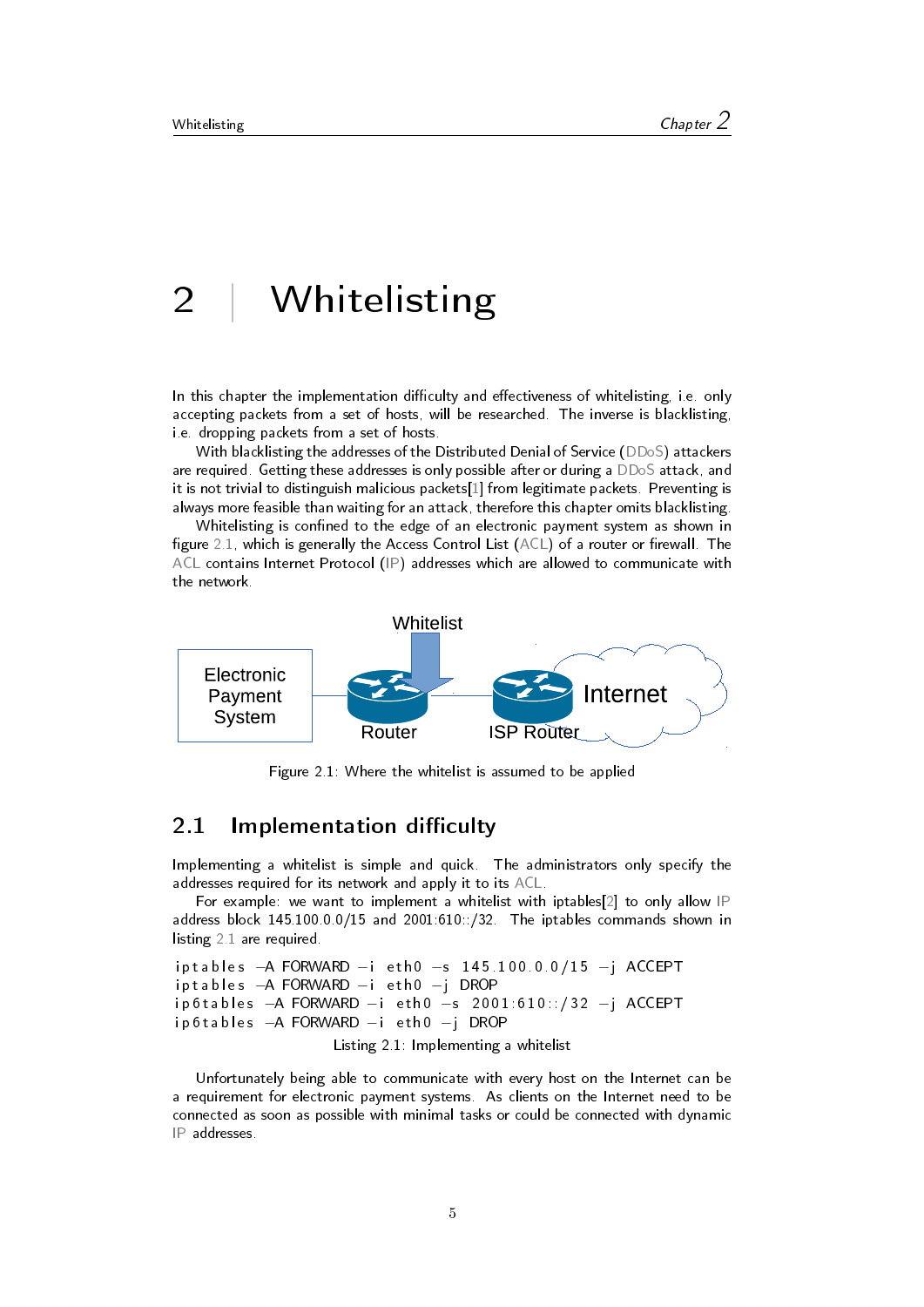## 2.2 Effectiveness

To understand the effectiveness we assume a simple large volume attack on a network. In this scenario the router has a 100 Mbps link protected by a whitelist. The attackers simply sends traffic more than 100 Mbps to the router. The router drops the attackers packets once received, because they are not listed on the whitelists. However, the link connected from the internet to the router only has the capacity to transmit 100 Mbps. This could cause the port connected from the internet to the router to drop incoming packets because its queues are full consequently making the electronic payment system unavailable. Figure [2.2](#page-6-1) shows the aforementioned scenario.

<span id="page-6-1"></span>

Figure 2.2: A large volume attack protected by whitelisting

#### <span id="page-6-0"></span>2.2.1 Test

In order to test the scenario in figure [2.2](#page-6-1) we need to reproduce the situation from the legitimate users and attackers up to the router. It is impossible to exactly reproduce the same situation(e.g. hardware routers) with the available resources for this research. However it is possible to create a similar environment on a smaller scale.

We created the test environment shown in figure [2.3.](#page-6-2) The roles in figure [2.2](#page-6-1) are similar to our test environment. The virtualisation host acts as the router, the target Virtual Machine  $(VM)$  acts as the electronic payment system, and the Internet is the switch and the desktops. The specifications of the used hardware and software are described in more detail in appendix [A.](#page-20-0)

<span id="page-6-2"></span>

Figure 2.3: Reproducing a large volume attack protected by whitelisting

The [DDoS](#page-27-0) attack consists of 14 desktop computers which floods packets to the  $VM$ . The goal is to send 1 Gbps from every desktop over the virtualisation host. Although Transmission Control Protocol [\(TCP\)](#page-27-5) is used in the packets it is not a goal to do a SYN attack on the end host.

There is one desktop computer taking the role of a legitimate users. To test if the desktop can still communicate with the target [VM](#page-27-10) we send a 1000 packets with the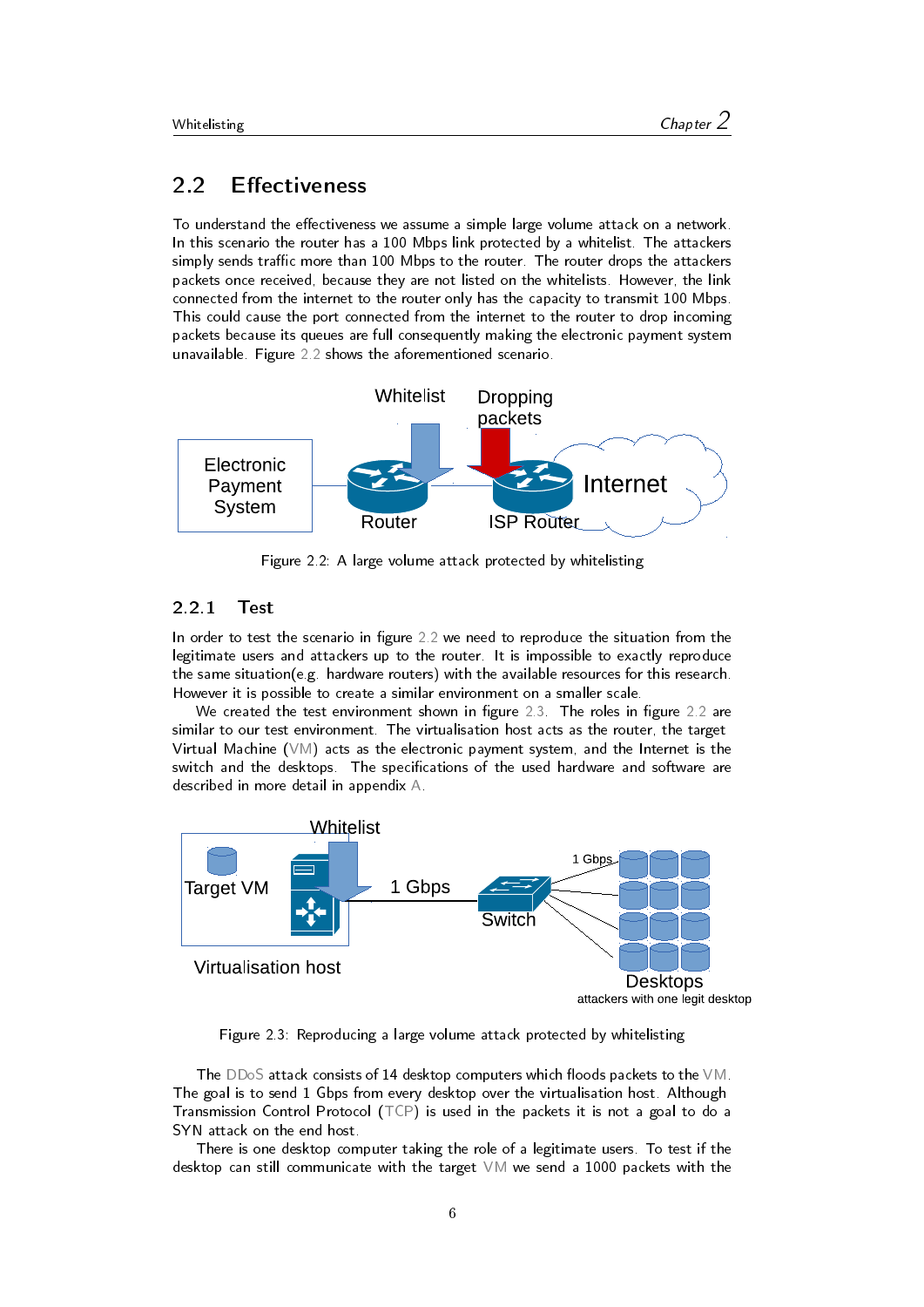speed of 10 packets per second to the target. The sending packets use [TCP](#page-27-5) and the amount of unreceived [TCP](#page-27-5) replies is our result value. There are the two parameters:

- 1. The amount of attackers that send traffic
- 2. If whitelisting [ACL](#page-27-3) is enabled or disabled

The returning  $TCP$  replies of the legitimate traffic are shown in figure [2.4.](#page-7-0) The listing in [A.2](#page-21-3) on page [21](#page-21-3) show more details of what commands are used.

<span id="page-7-0"></span>

Figure 2.4: Results of an attack using 1 Gbps links

The results shows that generating at least 6 Gbps traffic to a 1 Gbps link causes legitimate traffic to be dropped and consequently not returning a reply. If we try a similar test using only 100 Mbps links the results shown in figure [2.5.](#page-8-1)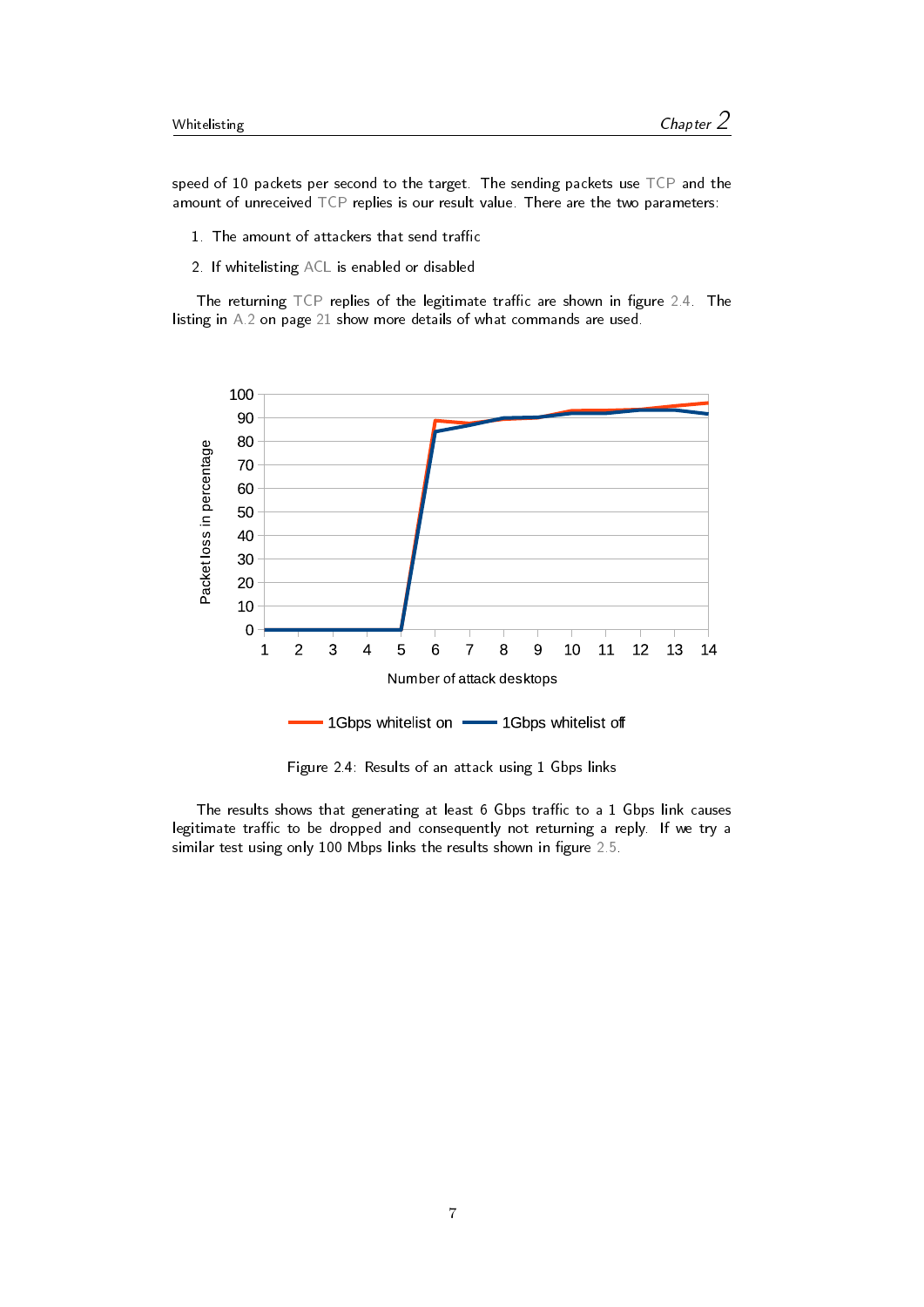<span id="page-8-1"></span>

Figure 2.5: Results of an attack using only 100 Mbps links

The cause of the packet loss can be seen in the switches port counter using the Simple Network Management Protocol [\(SNMP\)](#page-27-11). The counter ifOutDiscards is defined in RFC1213[\[3\]](#page-28-3) as:

"The number of outbound packets which were chosen to be discarded even though no errors had been detected to prevent their being transmitted. One possible reason for discarding such a packet could be to free up buffer space."

After first clearing the counters, a four minute attack with all 14 desktops using 1 Gbps links was performed. The ifOutDiscards counter show that the 272624186 outgoing packets are dropped. This makes it highly likely that the reason for the packet drops is indeed full buffer space in the port. However, it is unknown why packets start to drop using relatively less desktops using only 100 Mbps links.

Listing [2.2](#page-8-2) show the exact commands used. The same counters of all other ports are shown in listing [A.5](#page-22-1) on page [22.](#page-22-1)

```
user @ client :~ $ snmpget - Os - c public -v 1 switch address \
                                               if Out Discards 21
if Out Discards 21 = Counter 32: 272661695
```
Listing 2.2: Switch drops packets on virtualisation host port

## <span id="page-8-0"></span>2.3 Sub-conclusion

It is very easy to implement a whitelist as an example implementation in listing [2.1](#page-5-4) shows. However electronic payment systems could need new clients to be connected as fast as possible without needing to edit the whitelist first.

If electronic payment systems decide its acceptable to edit the [ACL](#page-27-3) before connecting clients whitelisting still does not guarantee availability. The used test setup is not the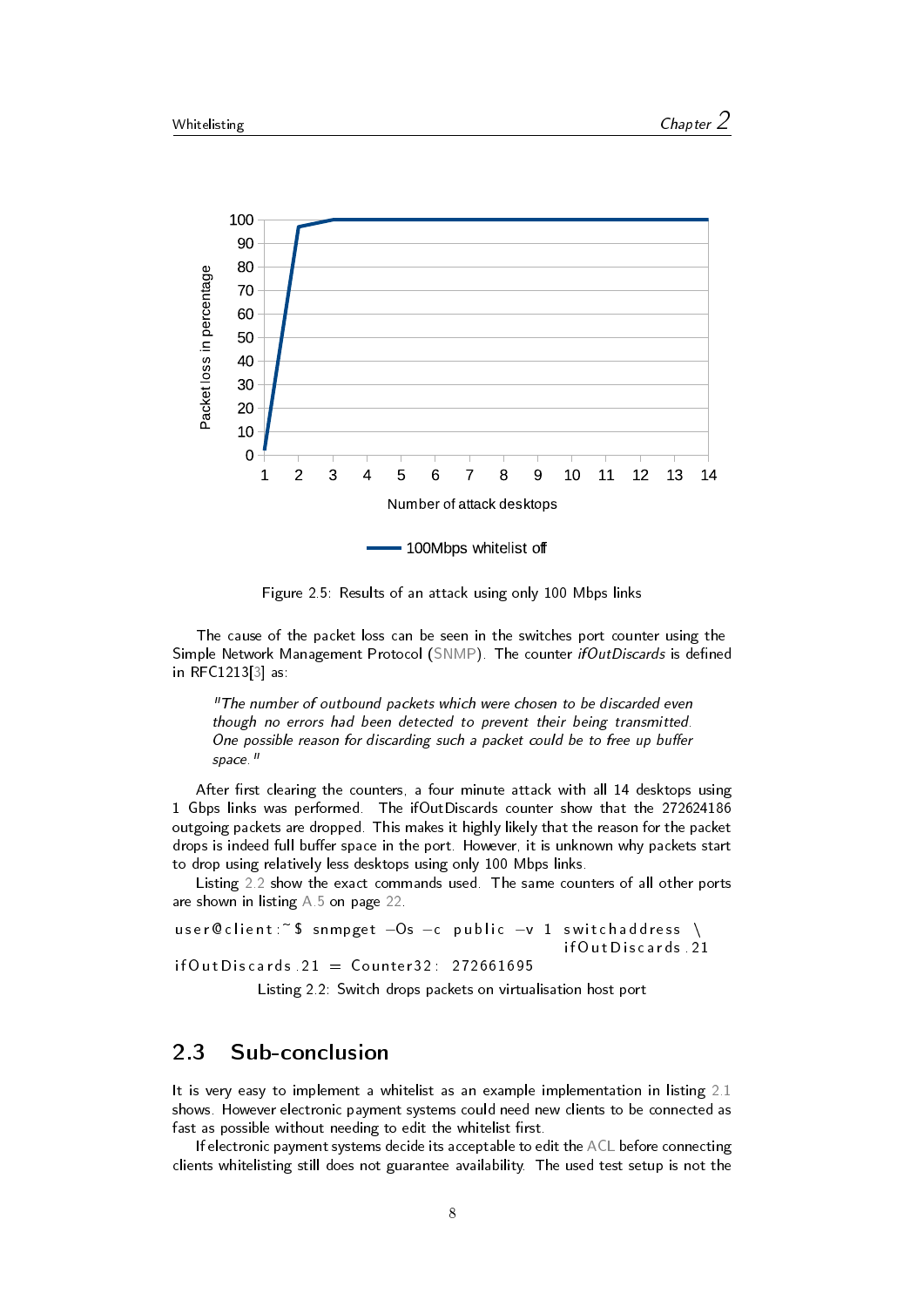same as figure [2.1,](#page-5-3) but it gives an indication of the effectiveness during a real, larger scale, attack. The conclusion is that it is highly probable that whitelisting has a low  $effectiveness$  in a large volume  $DDoS$  attack.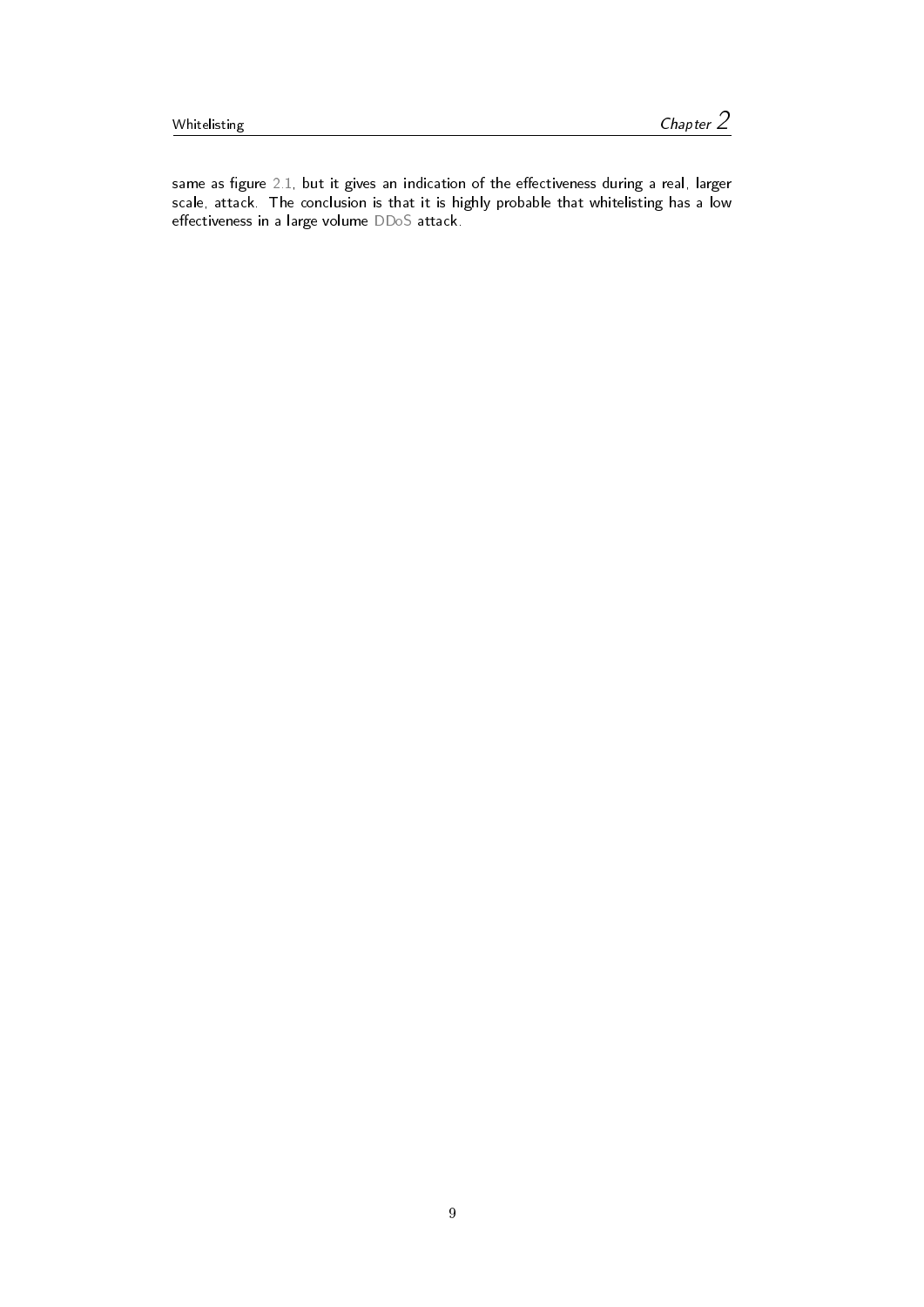# <span id="page-10-0"></span>3 | Robust DNS resolution

This chapter is about robust Domain Name System [\(DNS\)](#page-27-1) resolution. Robust means: keeping the service available. Note that robust DNS does not concern, confidentiality and integrity, which are also part of the general security attributes; Confidentiality, Integrity and Availability [\(CIA\)](#page-27-12). [DNS](#page-27-1) is one of the older protocols of the Internet. To illustrate, at the time of development of [DNS,](#page-27-1) designing the protocol against [DDoS](#page-27-0) attacks was not even remotely imaginable. Since [DNS](#page-27-1) resolution requires a server to accept requests it is vulnerable for a  $DDoS$  attack as shown in figure  $3.1$ .

History has proven[\[4\]](#page-28-4) that distributing the  $DNS$  service is the most effective (i.e. physical dispersion and [IP](#page-27-2) anycast). However, an alternative could be that the use of [TCP](#page-27-5) instead of the default User Datagram Protocol [\(UDP\)](#page-27-4) would improve the reliability of the queries[\[5\]](#page-28-5). The arguments for using [TCP](#page-27-5) instead are its inherit features: it can retransmit packets when not received, and at every failed Acknowledgement [\(ACK\)](#page-27-13) it slows down the sending.

This chapter will look into two different measures that provide possible robust [DNS](#page-27-1) resolution during a high volume [DDoS](#page-27-0) attack.

- 1. Compare returning query answers [TCP](#page-27-5) and [UDP](#page-27-4)
- 2. What is required to implement [IP](#page-27-2) anycast

<span id="page-10-2"></span>

<span id="page-10-1"></span>Figure 3.1: [DDoS](#page-27-0) attack on a [DNS](#page-27-1) server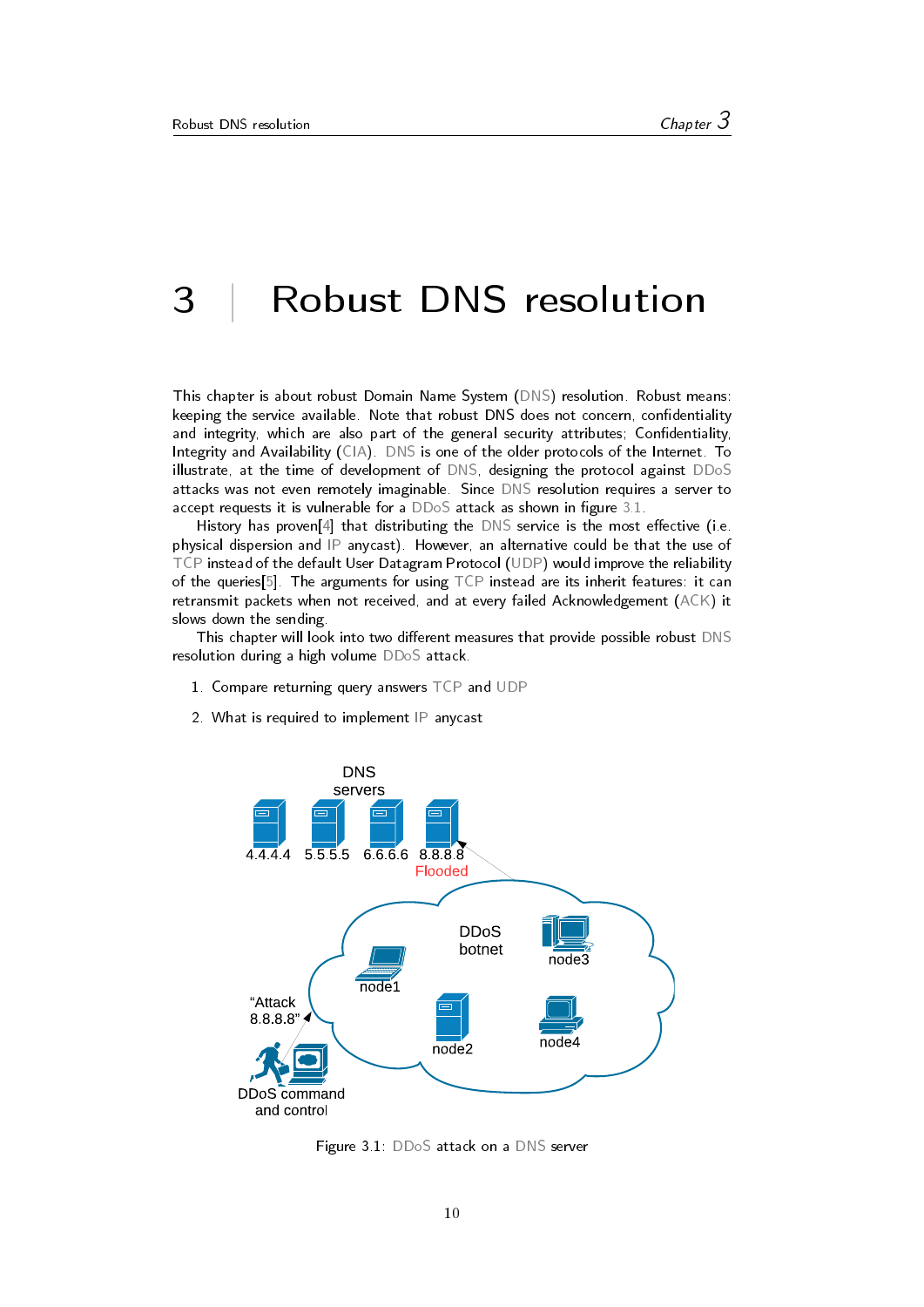### 3.1 Implementation difficulty

This section describes the implementation difficulty of migrating from [TCP](#page-27-5) to [UDP](#page-27-4) and implementing [IP](#page-27-2) anycast.

#### <span id="page-11-0"></span>3.1.1 TCP and UDP resolving

The difficulty of changing the [DNS](#page-27-1) resolving transport protocol from [UDP](#page-27-4) to  $\mathsf{TCP}$  $\mathsf{TCP}$  $\mathsf{TCP}$  is that it could be difficult, depending on the resolver implementation. If it requires the clients to change the standard library (e.g. *libc* in Linux) it would imply maintaining upcoming security updates of the software library. However one could use a different library for their specific software consequently bypassing the standard library, which would not require extra maintainability of software but protects only a specific application.

#### <span id="page-11-1"></span>3.1.2 Anycasting

[IP](#page-27-2) anycast is made possible with the Border Gateway Protocol [\(BGP\)](#page-27-14) which is the routing protocol on the Internet. Anycast makes it possible to advertise an [IP](#page-27-2) network (e.g.  $145.100.0.0/15$ ), consequently enabling one [IP](#page-27-2) address to resolve to different servers depending on the source of the sending [IP](#page-27-2)[\[6\]](#page-28-6).

Implementing anycast is complicated. It requires multiple servers, and preferably on geographically different locations. The most important requirement is the distribution of both the software and the network services. All the servers use the same [IP](#page-27-2) network and the end user should be able to connect to the nearest server. Implementation therefore requires changes in the application, and the routers that advertise the network.

### <span id="page-11-2"></span>3.2 Effectiveness

This section looks into the effectiveness of [BGP](#page-27-14) anycast and migrating from [TCP](#page-27-5) to [UDP.](#page-27-4)

#### <span id="page-11-3"></span>3.2.1 Comparing TCP and UDP

To test the two transport protocols the same attack is launched as described in figure [2.2](#page-6-1) on page [6.](#page-6-1) During the attack 1000 queries for a single A record is send at a speed of 10 queries per second. The test consists of two parameters:

- 1. The amount of attackers that send traffic
- 2. Using [TCP](#page-27-5) or [UDP](#page-27-4)

The results of this test are shown in  $3.2$  showing that  $TCP$  does not scale well during a [DDoS](#page-27-0) attack. Two possible arguments for it can be: packets are retransmitted if no  $ACK$  is received, and at every failed  $ACK$  it slows down the flow of sending packets. The former argument only generates more traffic, as more packets are sent over the network it congests the link with even more packets which causes more packets to be dropped. The latter argument does not matter as the [DDoS](#page-27-0) has a constant rate of traffic.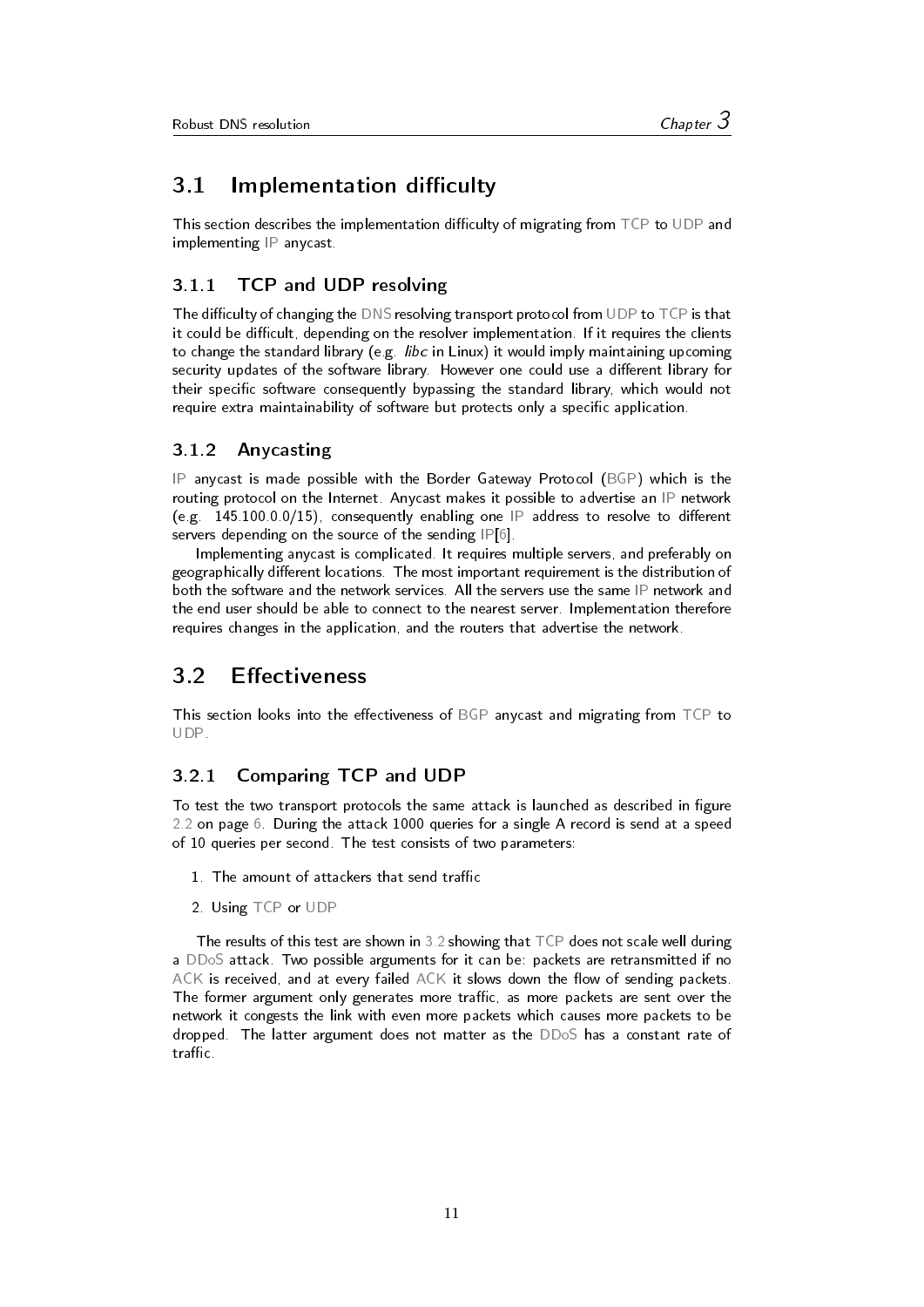<span id="page-12-1"></span>

Figure 3.2: Comparison of query timeouts between [TCP](#page-27-5) or [UDP](#page-27-4)

#### <span id="page-12-0"></span>3.2.2 Anycasting

History has proven that anycast is an effective measure against [DDoS](#page-27-0) attacks on [DNS](#page-27-1) servers. For example: the [DNS](#page-27-1) root servers were under a [DDoS](#page-27-0) attacks in both 2002 and 2007. After the attacks in 2002, further measures were taken to prevent outages. One of the main components of these measures was the implementation of anycast on most of the root servers as shown in figure [3.3.](#page-13-1) The servers on which anycast was not implemented suffered the highest outages during attacks in 2007 $[4]$ .

RFC 4786 (Anycast Best Current Practices)[\[6\]](#page-28-6) also suggests the use of anycast to mitigate [DDoS](#page-27-0) attacks in the "Security Considerations" chapter.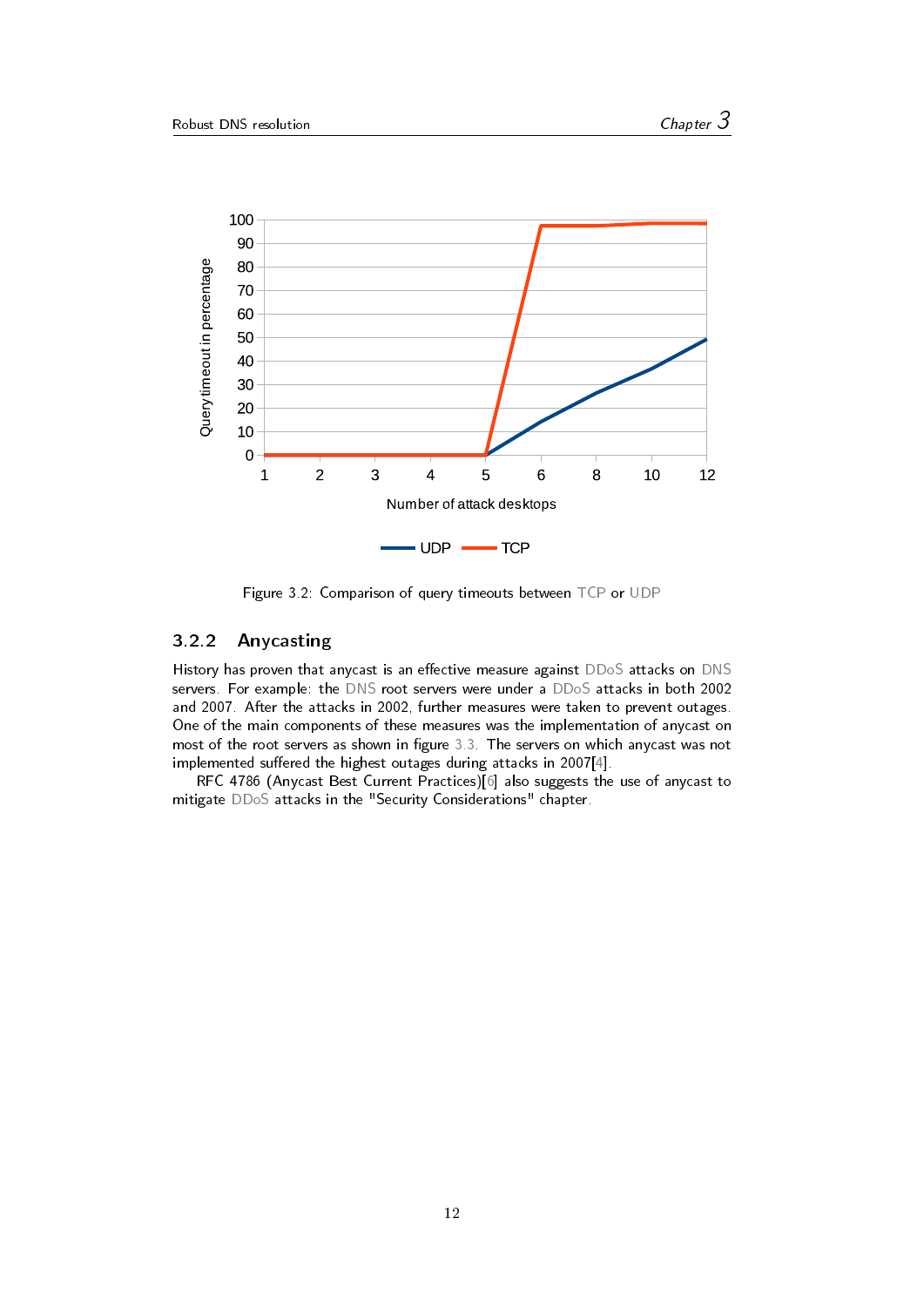<span id="page-13-1"></span>

Figure 3.3: Physical dispersion and anycast

# <span id="page-13-0"></span>3.3 Sub-conclusion

To conclude this chapter we need to come back to the beginning of this chapter; availability of the [DNS](#page-27-1) service. In this case: the availability during a [DDoS](#page-27-0) attack should be as high as possible, ideally with no impact for the end-user of the service.

Changing the transport protocols from the default [UDP](#page-27-4) to [TCP](#page-27-5) causes the [DNS](#page-27-1) resolution to be less available.

The only measure which has been proven to provide more availability is to distribute an already distributed service like [DNS](#page-27-1) even further, i.e. up to the endpoints of the [DNS](#page-27-1) tree. Technical measures to mitigate [DDoS](#page-27-0) attacks on the [DNS](#page-27-1) service can be taken by the owner of the service, or they can be bought from a third party which owns a sufficient infrastructure to provide (global) distribution.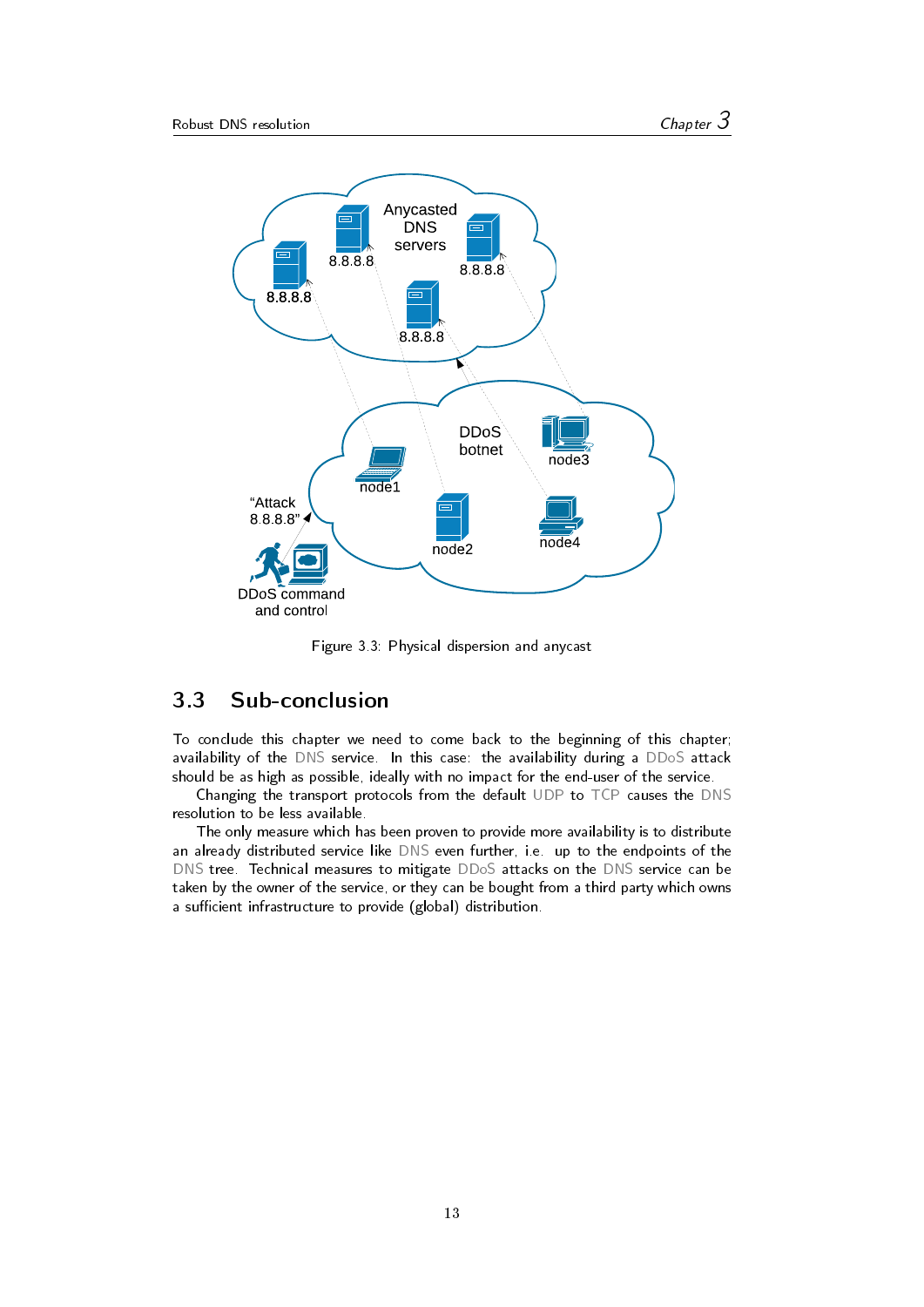# <span id="page-14-0"></span>4 | Scrubbing

The term scrubbing in the context of [DDoS](#page-27-0) attacks applies to the cleaning of attack traffic. Since [DDoS](#page-27-0) attacks come in all shapes and sizes, scrubbing does as well. There are DDoS Defense System [\(DDS\)](#page-27-8)s which work in line with the current network topology, reinforcing them against layer 7 attacks. These appliances can be fine-tuned for the environment they are protecting.

A scrubbing service is usually bought from a third party, as it is not feasible to maintain an infrastructure required to mitigate the amounts of bandwidth a [DDoS](#page-27-0) attack generates. Scrubbing services can handle vast amounts of data from all over the world and are often distributed using anycast. Scrubbing services have existed since 2003[\[7\]](#page-28-7), as the urge for [DDoS](#page-27-0) protection began to rise after attacks on the [DNS](#page-27-1) root servers[\[4\]](#page-28-4).

#### <span id="page-14-1"></span>4.1 Implementation difficulty

Both [DDSs](#page-27-8) and Scrubbing services make use of several [DDoS](#page-27-0) mitigation techniques: most fall back to the principles of blackholing and sinkholing. Blackholing refers to "black holes" as in astronomy. Black holes are places where network packets are dropped, without informing the sender of the packet that it has not arrived. In scrubbing centres a technique called "black hole filtering" is applied, which drops packets at layer 3.

Sinkholing refers to analysing data containing a [DDoS](#page-27-0) attack to distinguish attack packets from legitimate packets. This can be done by saving data on large data volumes in the data centre where the scrubbing centre resides, or by making use of a network telescope or a darknet. Saving the data in the data centre is quite straightforward, and allows for inspection after or even during the attack.

A network telescope[\[8\]](#page-28-8) or a darknet[\[9\]](#page-28-9) are two names for the same thing; namely (a set of) probes to accept data packets in a "dark", unused part of the Internet. The information they gather is often used by research institutes to get a better overview in what sort of attacks are in the wild (visualised in figure  $4.1$ ).

The high volume traffic sent during a  $DDoS$  attack causes a lot of replies to be sent from the network that is under attack. These replies are sent to spoofed addresses. Some of these spoofed addresses may be part of the network telescope. The data collected from these probes may contain valuable information about [DDoS](#page-27-0) attacks. Because it is not limited to just a attack on a single network, it can even gather insight about other networks that are under attack.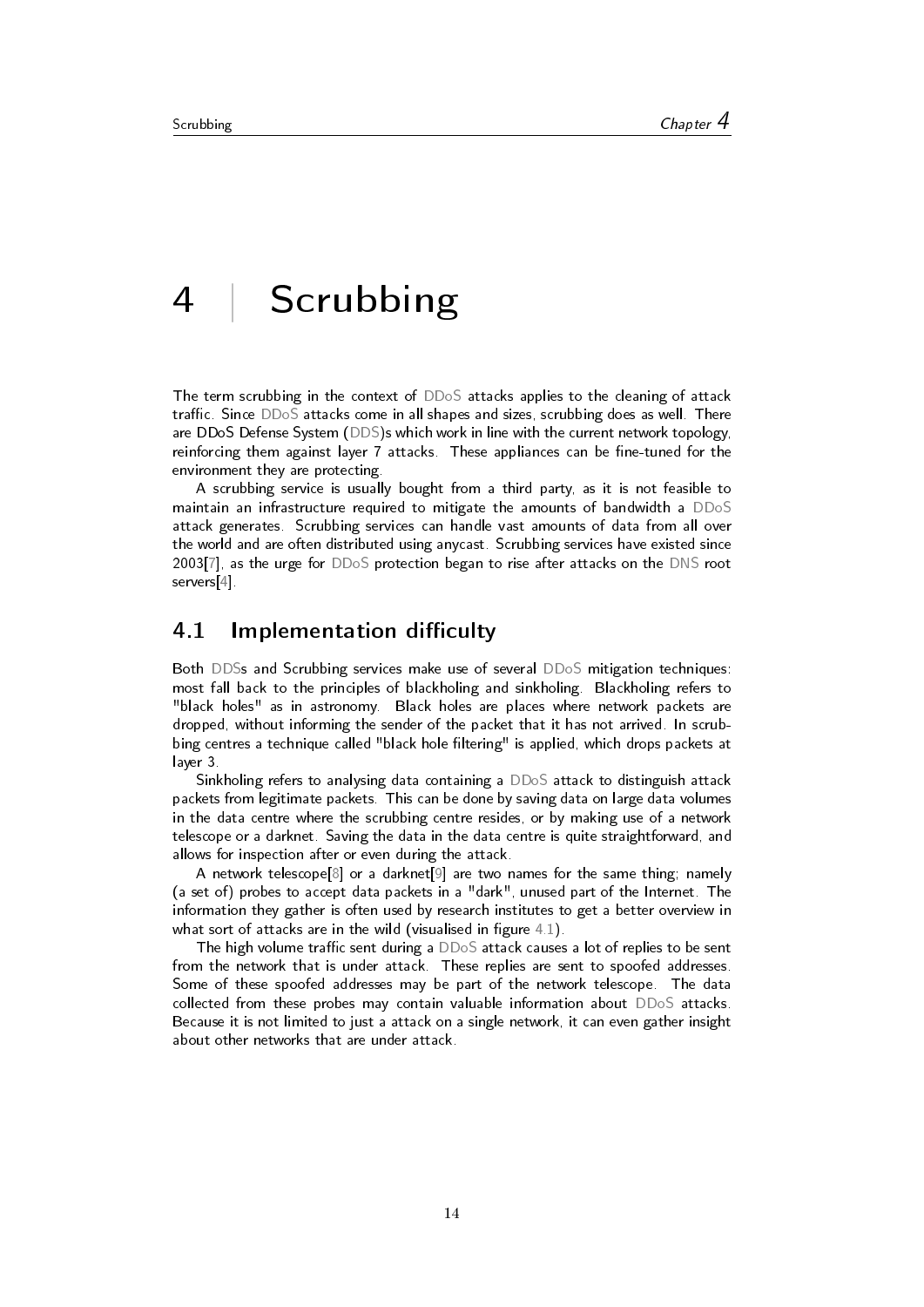<span id="page-15-2"></span>

Figure 4.1: Network telescope

When a company tries to protect itself from [DDoS](#page-27-0) attacks they have three options: Implementing a [DDS,](#page-27-8) contract a third party scrubbing service, or do both. Doing nothing would be taking a huge service availability risk.

Implementing a [DDS](#page-27-8) is about as hard as implementing a firewall in an infrastructure; install and then configure the appliance to match the specifications of the network.

Scrubbing services rely on routes in the network, that can be changed using [BGP](#page-27-14) if necessary. In addition to routes, there also has to be a tunnel from the scrubbing centre to the network that is to be protected. When all the data is sent through the scrubbing centre both black- and sinkholing is done. The filtered traffic is then passed through the tunnel, after which the server sends out the replies back to the legitimate addresses.

## <span id="page-15-0"></span>4.2 Effectiveness

The effectiveness of scrubbing depends on the attack. A [DDS](#page-27-8) inside a local network might be a very good mitigation strategy if a company is experiencing layer 7 attacks. But when it is experiencing a high volume attack the same [DDS](#page-27-8) stands no chance, simply because the ingress link is fully saturated with traffic.

Because of the distributed way a scrubbing service is set up, it can handle vast amounts of data without losing packets. It can then sort out the "good" packets using a multitude of measures. Our hypothesis is that the tunnel endpoint is still vulnerable to high volume attacks, because the scrubbing centre needs a endpoint to send the filtered traffic to. It should be possible to hide this endpoint by dropping all incoming and outgoing packets, while whitelisting the tunnel endpoint at the border router of the company.

#### <span id="page-15-1"></span>4.2.1 Test

To test our hypothesis we will do a series of traceroute tests, to see whether we can hide the tunnel endpoint. Figure [4.2](#page-16-0) shows the test environment used to simulate these tests.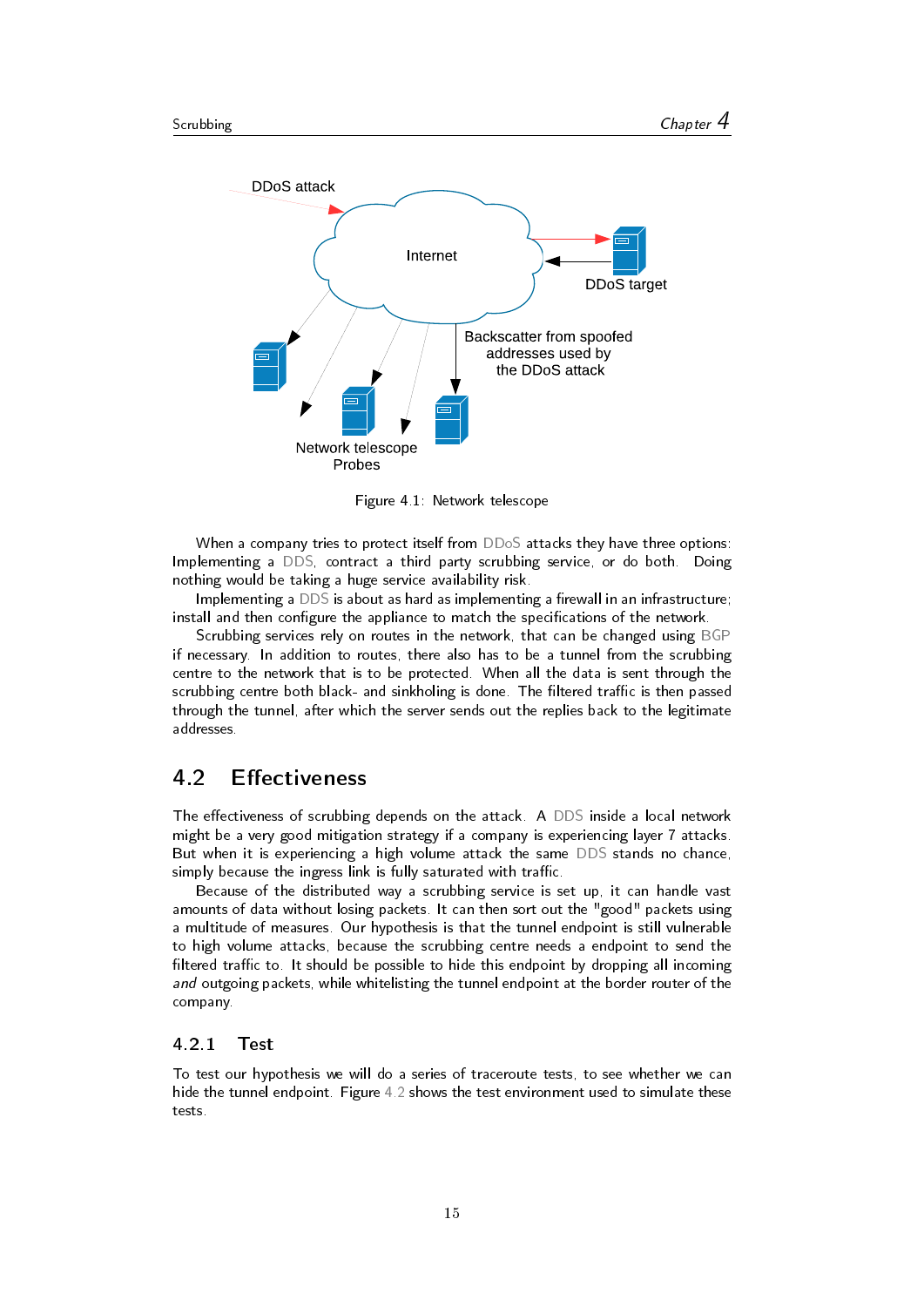<span id="page-16-0"></span>

Figure 4.2: Test environment

In listing [4.1](#page-16-1) an Internet Control Message Protocol [\(ICMP\)](#page-27-15), [UDP](#page-27-4) and [TCP](#page-27-5) traceroute are shown respectively, with no whitelist enabled. All the routers in between including the tunnel endpoints reply, consequently making them known.

```
user @ client :~ $ traceroute 172.16.1.2
traceroute to 172.16.1.2 (172.16.1.2), 30 hops max, 60 byte packets
1 172 16 1 1 (172 16 1 1) 0 267 ms 0 255 ms 0 246 ms
2 1 7 2 . 1 6 . 1 . 2 ( 1 7 2 . 1 6 . 1 . 2 ) 0 . 4 0 1 ms 0 . 3 5 6 ms 0 . 3 3 8 ms
user @ client :~ $ traceroute - U 172.16.1.2
traceroute to 172.16.1.2 (172.16.1.2). 30 hops max, 60 byte packets
1 1 7 2 1 6 1 1 1 1 1 2 1 6 1 1 1 0 2 9 3 ms 0 2 6 8 ms 0 2 5 0 ms
2 1 7 2 1 6 1 2 (172.16.1.2) 0 3 5 8 ms 0 3 4 2 ms 0 3 2 6 ms
user @ client :~ $ sudo traceroute -T 172.16.1.2
traceroute to 172.16.1.2 (172.16.1.2), 30 hops max, 60 byte packets
1 1 7 2 1 6 1 1 1 1 1 2 1 6 1 1 1 0 2 3 5 ms 0 2 0 7 ms 0 1 8 3 ms
2 1 7 2 . 1 6 . 1 . 2 ( 1 7 2 . 1 6 . 1 . 2 ) 0 . 3 4 7 ms 0 . 3 2 6 ms 0 . 3 2 0 ms
                      Listing 4.1: Whitelist disabled
```
Listing [4.2](#page-16-2) shows the ip(6)tables commands used to implement the whitelist.

```
iptables −A INPUT −i vmbr1 −j DROP
ip 6 t a bles −A INPUT −i vmbr1 −j DROP
iptables −A FORWARD −i vmbr1 −s 172.16.1.0/24 −j ACCEPT
i p t a b l e s −A FORWARD −i vmbr1 −j DROP
ip 6t a bles −A FORWARD −i vmbr1 −s 2001:610::/32 −j ACCEPT
ip 6 t a b l e s − A FORWARD −i vmbr1 −j DROP
iptables −A OUTPUT −i vmbr1 −j DROP
ip 6 t a b l e s - A OUTPUT - i vm b r 1 -j DROP
                   Listing 4.2: Implementing a whitelist
```
In listing [4.3](#page-16-3) an [ICMP,](#page-27-15) [UDP](#page-27-4) and [TCP](#page-27-5) traceroute are shown again, but without the whitelist enabled.

```
user@client ~$ traceroute 172 16 1 2
traceroute to 172.16.1.2 (172.16.1.2), 30 hops max, 60 byte packets
1 ∗ ∗ ∗
2 1 7 2 1 6 1 2 ( 1 7 2 1 6 1 . 2 ) 0 . 3 0 9 ms 0 . 3 2 4 ms 0 . 3 1 7 ms
user @ client :~ $ traceroute - U 172 16 1 2
traceroute to 172.16.1.2 (172.16.1.2), 30 hops max, 60 byte packets
1 ∗ ∗ ∗
2 1 7 2 . 1 6 . 1 . 2 ( 1 7 2 . 1 6 . 1 . 2 ) 0 . 5 1 9 ms 0 . 5 3 0 ms 0 . 5 2 5 ms
```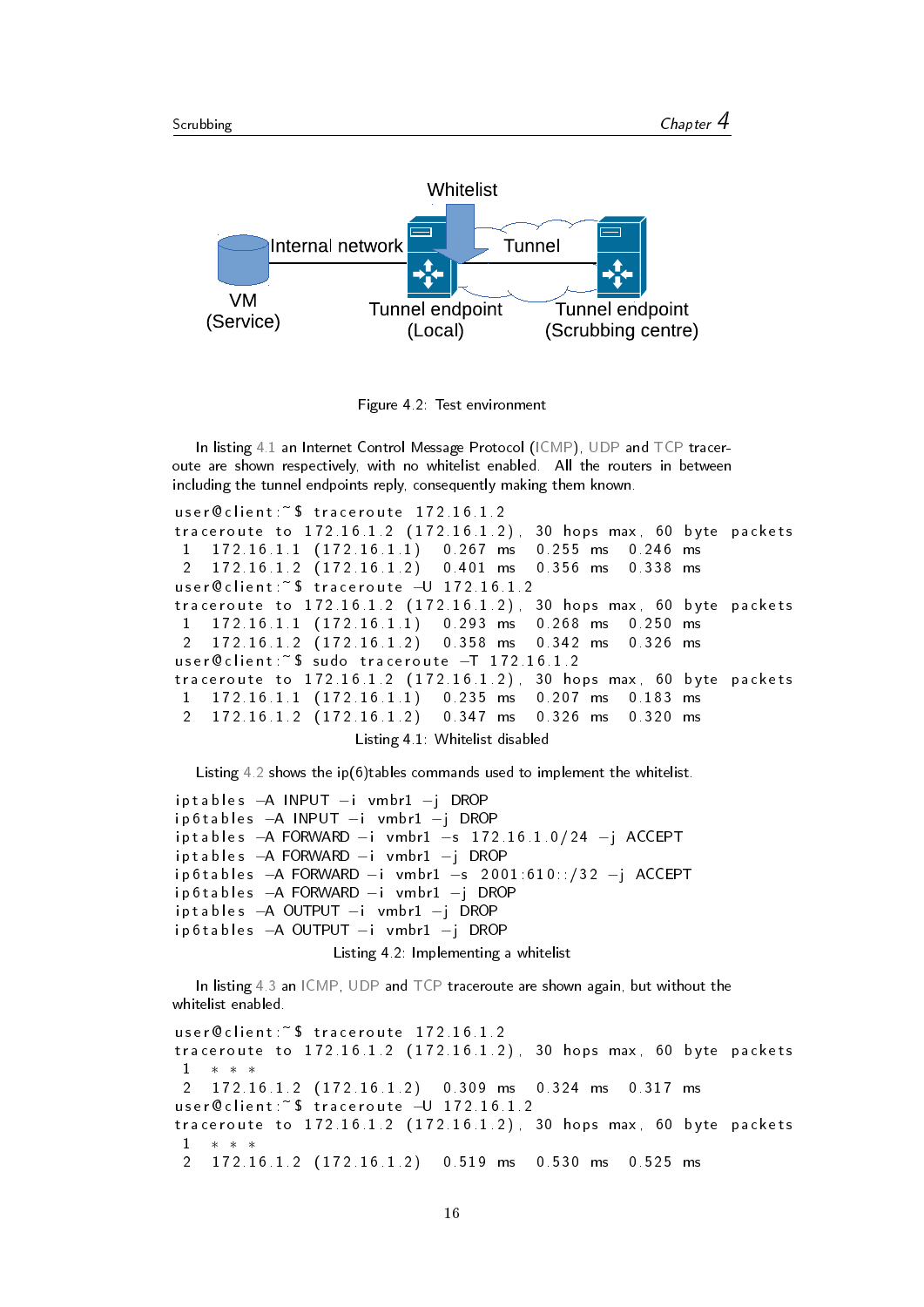user @ client :~ \$ sudo traceroute -T 172 16 1 2 traceroute to  $172.16.1.2$   $(172.16.1.2)$ , 30 hops max, 60 byte packets 1 ∗ ∗ ∗ 2 1 7 2 . 1 6 . 1 . 2 ( 1 7 2 . 1 6 . 1 . 2 ) 0 . 3 8 6 ms 0 . 3 5 2 ms 0 . 3 9 4 ms Listing 4.3: Whitelist enabled

<span id="page-17-0"></span>As can be seen in these results, it is possible to hide a tunnel endpoint from the rest of the Internet.

### 4.3 Sub-conclusion

Depending on the threat faced by  $DDoS$  attacks on the network a different form of scrubbing can be chosen. If there is only a layer 7 threat for one or more applications, the most effective approach would be to install a custom configured [DDS](#page-27-8) on the premises.

In case of a high volume attack, it would make more sense to contract a third party scrubbing service and let them cope with the huge amounts of traffic. The filtered traffic can then be tunnelled through to the company network, and data can be sent out through the normal [IP](#page-27-2) routes. Because the tunnel has an endpoint that needs to function at all times, it is crucial that this endpoint is hidden during both normal operation and while being under attack.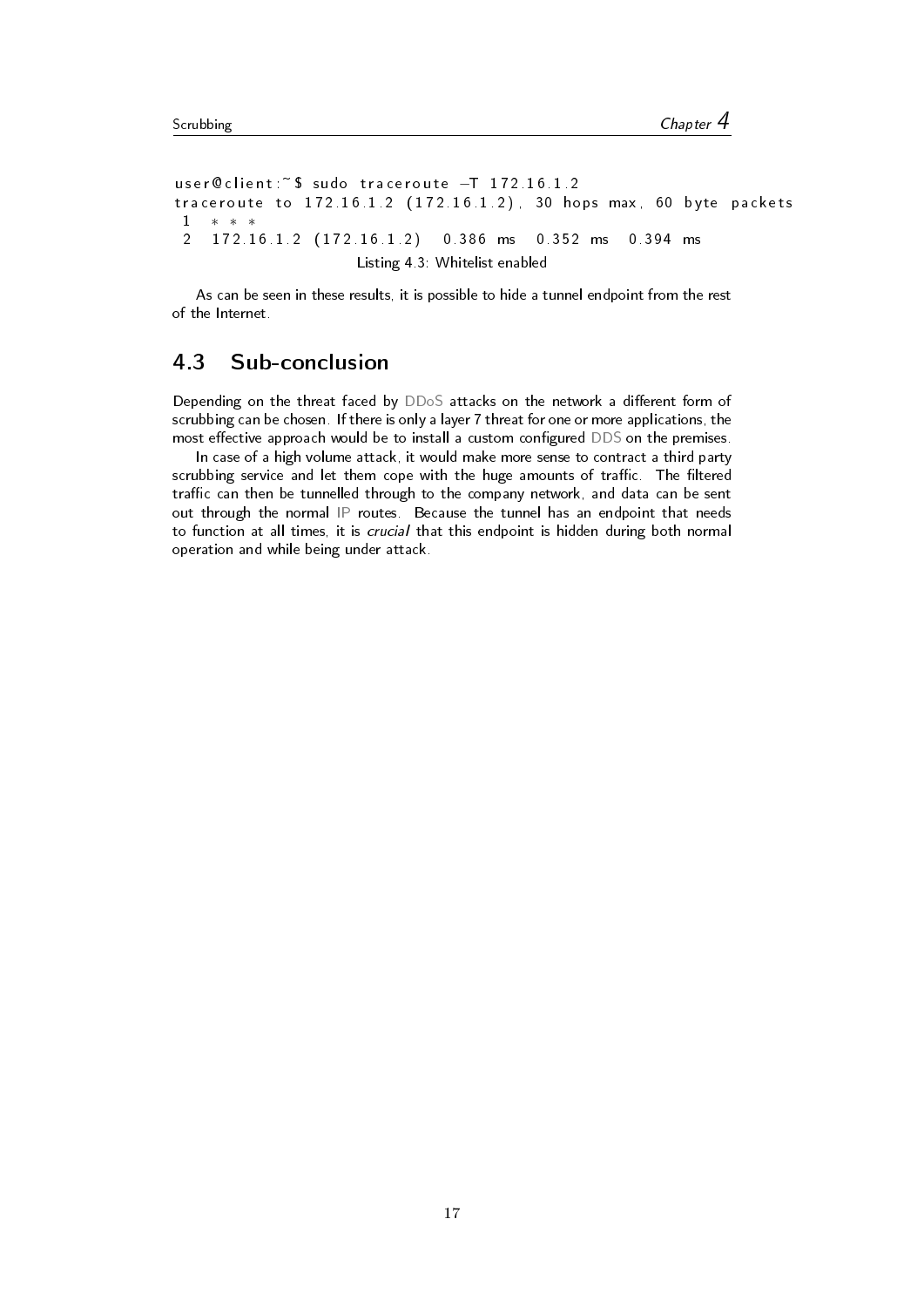# <span id="page-18-0"></span>5 | Conclusion

After analysing the three different kind of measures none of the solutions provide complete [DDoS](#page-27-0) mitigation against high volume attacks. A brief summary of our subconclusions:

- 1. Whitelisting: does not provide high volume [DDoS](#page-27-0) mitigation
- 2. Robust [DNS](#page-27-1) resolution: distributing the DNS of the network reduces the effects of a high volume [DDoS](#page-27-0) attack
- 3. Scrubbing: a scrubbing centre is effective against a high volume [DDoS](#page-27-0) attack, as long as the tunnel end-point remains hidden to the attacker

A proven and successful measure against high volume [DDoS](#page-27-0) attack are distributed systems, as the [DNS](#page-27-1) root servers have proven multiple times in the past. It might not be feasible to distribute the entire environment depending on the complexity of a system. An on-demand scrubbing centre, distributed [DNS](#page-27-1) service and correctly implemented whitelisting on tunnel endpoints should provide an acceptable level of availability.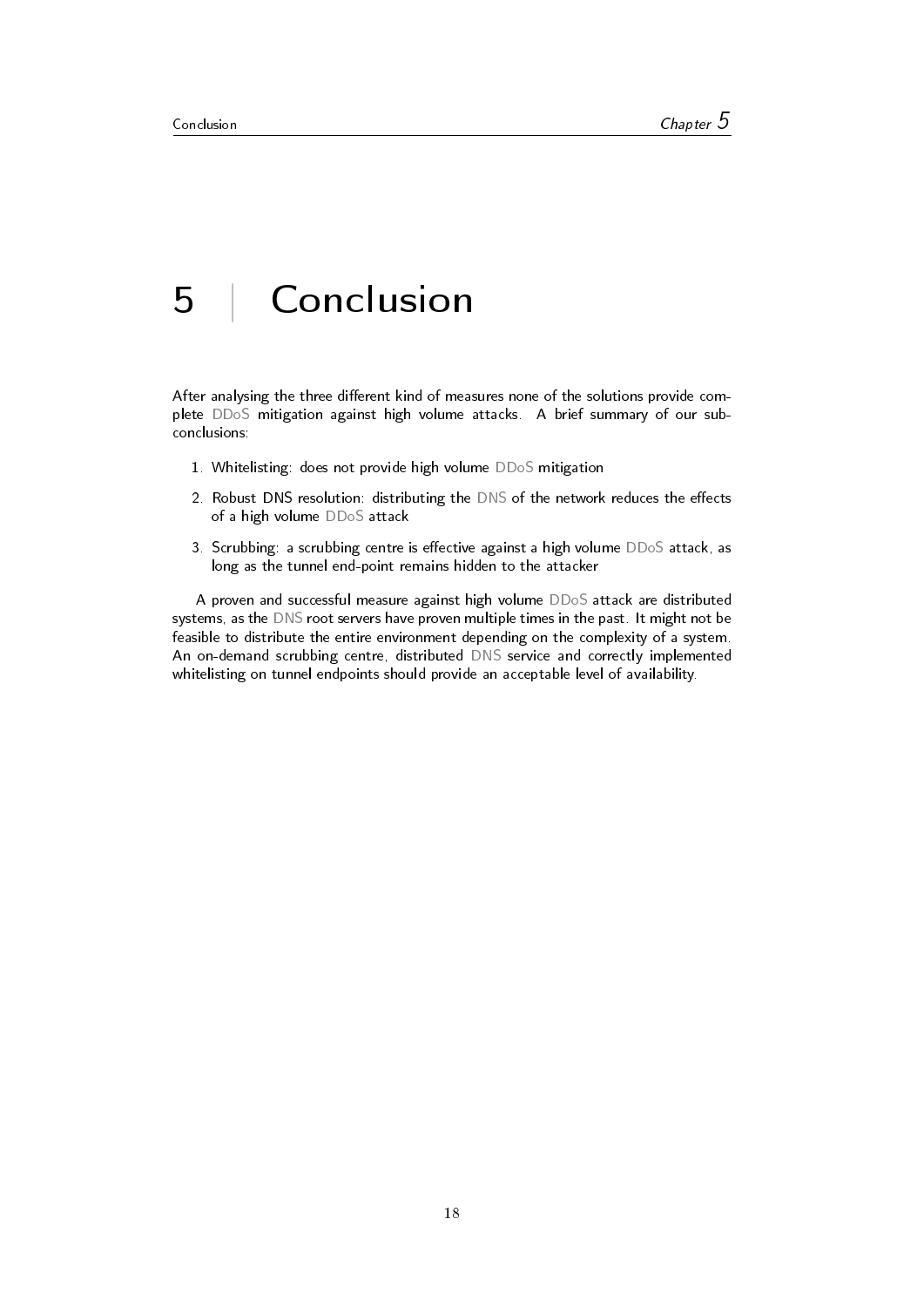# <span id="page-19-0"></span>6 | Future research

This report focused on a subset of measures against high volume layer 3 attacks and how it effects the availability. Electronic payment systems include services that use layer 7 protocols. A combination of the two, also known as a smoke and mirrors attack, could be an other interesting attack vector.

When combining layer 3 with layer 7 attacks a local [DDS](#page-27-8) might not be able to process all the attack data. This forces it to let it pass, consequently exposing applications to possible layer 7 Denial of Service [\(DoS\)](#page-27-9) attacks. More attack vectors could arise when including other security attributes such as confidentiality and integrity.

Figure [2.5](#page-8-1) showed that using 100 Mbps in our tests gave relatively sooner packets loss using less attack desktops. It is unknown what the exact cause is. It could for instance be researched if this might has something to do with the switches internals or something else. However full access to the switches code is probably required to be certain of the cause.

Setting up [DDoS](#page-27-0) test setups is not trivial. In this research, most time was spent creating a [DDoS](#page-27-0) setup. It is not known what the best practices could be in order to create a deterministic  $DDoS$  setup. One could define a setups in order for future research to spend less time in creating [DDoS](#page-27-0) setups.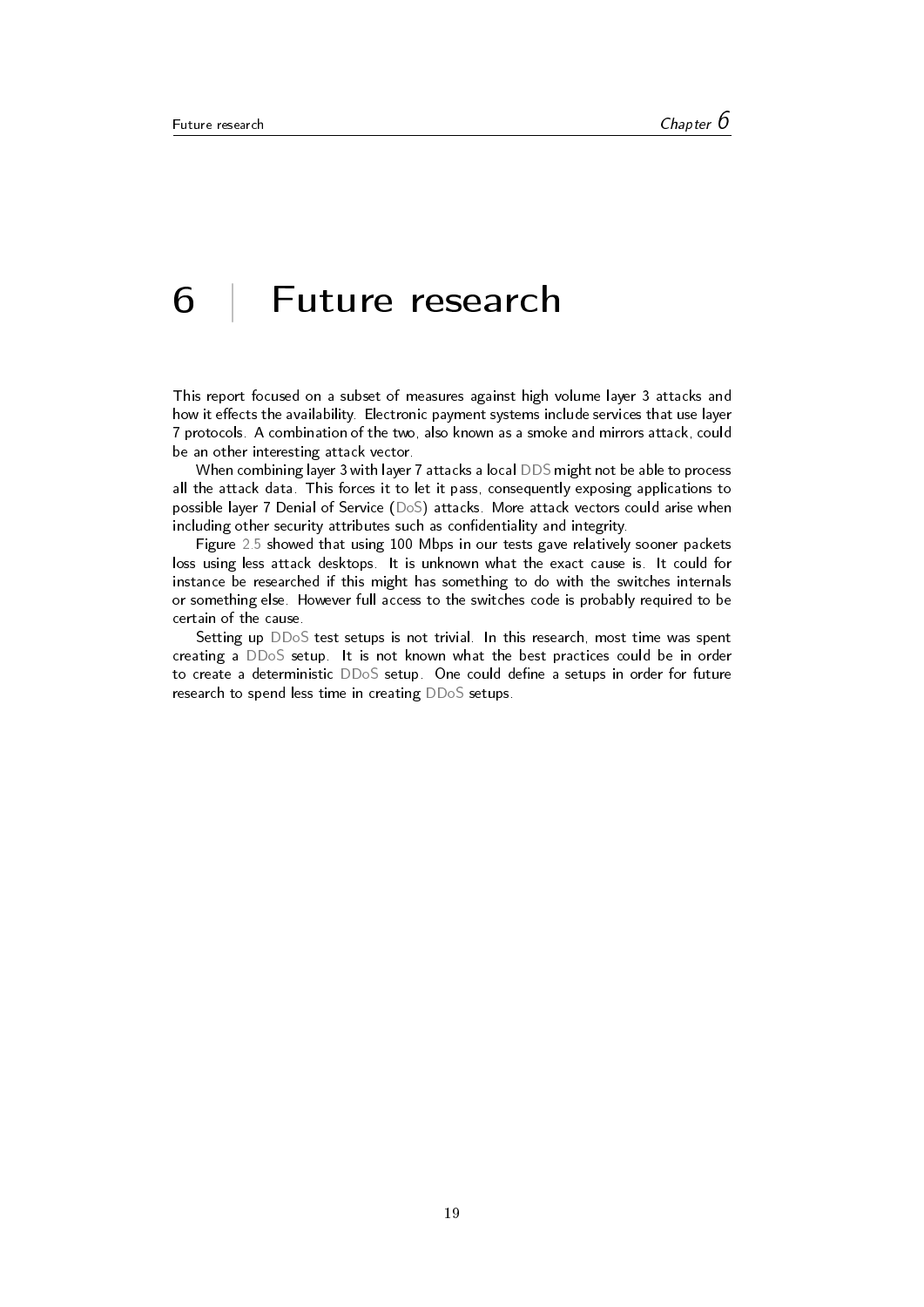# <span id="page-20-0"></span>A | Setup whitelisting

<span id="page-20-1"></span>In this appendix the test setup we used for the whitelisting chapter will be described.

### A.1 Hardware

| Manufacturer    | Dell                                                 |
|-----------------|------------------------------------------------------|
| Model           | PowerEdge R210 II                                    |
| <b>CPU</b>      | 1x Intel(R) Xeon(R) CPU E3-1220L V2 @ 2.30GHz        |
| <b>Memory</b>   | 4x DM0KY - 2GB DIMM, 1333MHz                         |
| <b>Ethernet</b> | 2x Broadcom Corporation NetXtreme II BCM5716 Gigabit |

Table A.1: Virtual host server running the target [VM](#page-27-10)

| CPU             | $1 - 2$    |
|-----------------|------------|
| Memory          | 256-512 MB |
| <b>Ethernet</b> | virtio     |

Table A.2: Target [VM](#page-27-10) running on KVM using dynamic resources

| Manufacturer    | Dell                                        |
|-----------------|---------------------------------------------|
| Model           | Optiplex 7010                               |
| <b>CPU</b>      | 1x Intel(R) Core(TM) i5-3570S CPU @ 3.10GHz |
| Memory          | 3x 531R8 - 4G DIM, 1600MHz                  |
| <b>Ethernet</b> | 1x Intel Corporation 82579LM Gigabit        |

Table A.3: Attacking desktops machines

| Manufacturer | Dell                       |
|--------------|----------------------------|
| Model        | PowerConnect 6224          |
| Ports        | 24x Gigabit ethernet ports |

Table A.4: Gigabit switch

## <span id="page-20-2"></span>A.2 Software

This section only shows software versions that are relative to the scenario.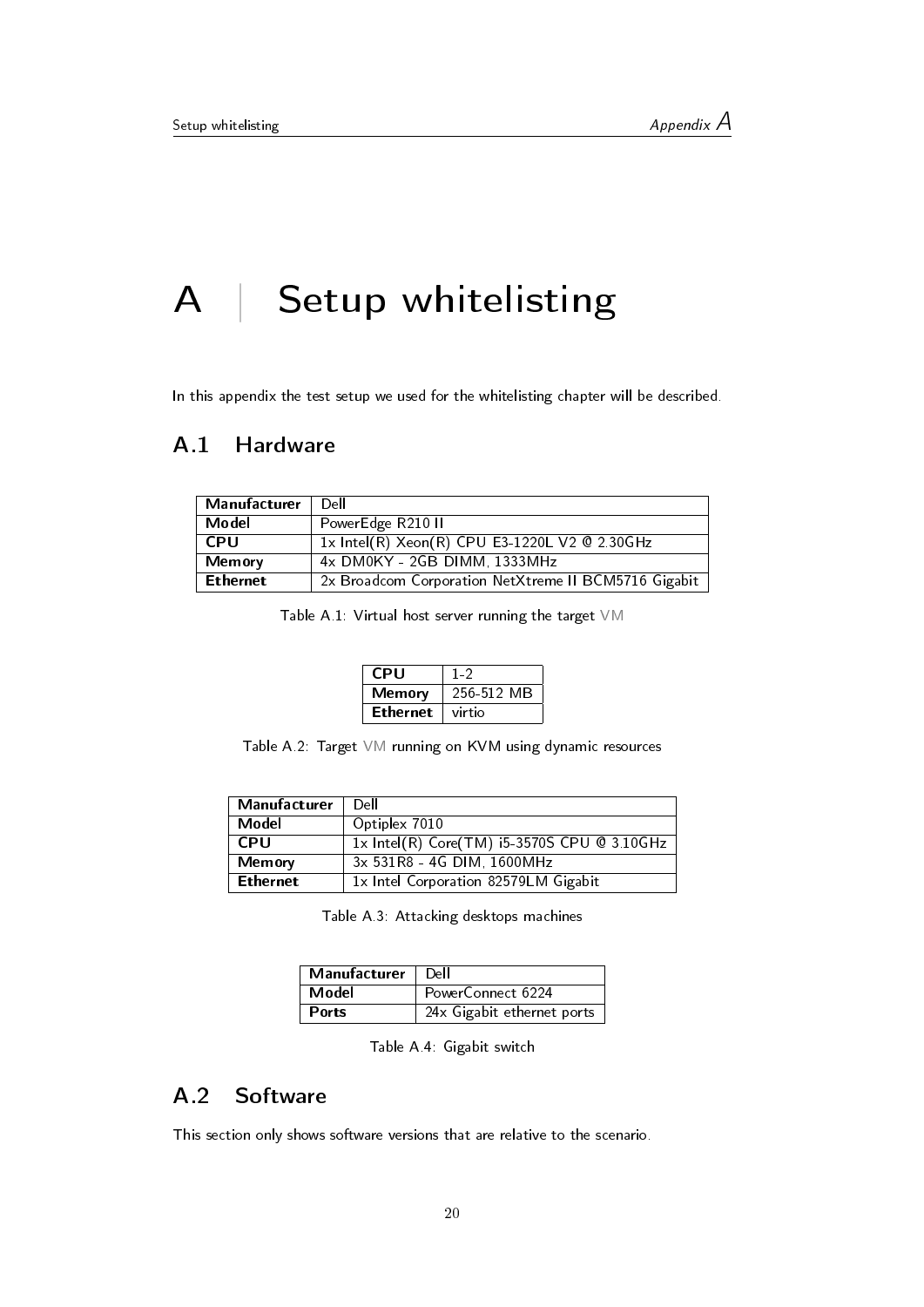| Operating System | Ubuntu Linux 13.10 server 64-bit |
|------------------|----------------------------------|
| Linux kernel     | 3.11                             |
| qemu             | 15.0                             |
| libvirt-bin      | 111                              |

Table A.5: Virtual host server using KVM

| <b>Operating System</b>   Debian 7 3 64-bit |  |
|---------------------------------------------|--|
| Linux kernel                                |  |

Table A.6: Target [VM](#page-27-10)

−−−−−−−−−−−−−−−−−−−−−−−−−−−−−−−−−−−−−−−−−−−−−−−−−−−−−−−−−−−−

−−−−−−−−−−−−−−−−−−−−−−−−−−−−−−−−−−−−−−−−−−−−−−−−−−−−−−−−−−−−

### <span id="page-21-0"></span>A.3 Throughput

This is a throughput test with the command *iperf* [\[10\]](#page-28-10)

```
%desktop machine to the target
```
Server listening on TCP port 5001 TCP window size: 85.3 KByte (default)

```
[ 4] local:5001 connected with 172.16.1.65:56342
[ ID ] Interval Transfer Bandwidth
\begin{bmatrix} 4 & 0.0 & -10.0 & \text{sec} & 1.08 & \text{GBytes} & 930 & \text{Mbits/sec} \end{bmatrix}
```
Listing A.1: iperf throughput output from an attack desktop to the target [VM](#page-27-10)

### <span id="page-21-1"></span>A.4 The simulated attack

In short a [TCP](#page-27-5) port that the target is not listening on was attacked, therefore not creating a SYN attack but still saturating the ingress link. A program called  $hping[11]$  $hping[11]$ packets was used to generate and send the attack.

#### <span id="page-21-2"></span>A.4.1 Software

To generate the attack traffic the hping parameters shown in listing  $A.2$  were used. It sends [TCP](#page-27-5) packets with 8000 byte data to the target on destination port 5001, which the target is not listening on.

<span id="page-21-3"></span>p a r all el -ssh -h n o des \ sudo hping3 --flood -S 172 16 1 10 -- destport 5001 \ −−da ta 8000

Listing A.2: hping command to generate an attack on port 5001

To test the packet loss on a whitelisted address the hping parameters shown in listing [A.3](#page-21-4) were used during a [DDoS](#page-27-0) attack.

<span id="page-21-4"></span>sudo hping 3 -c 1000 -- fast 172.16.1.10 Listing A.3: hping command to test packet loss whitelisted desktop

The iptables commands in listing [A.4](#page-22-2) was used to create a whitelisting [ACL](#page-27-3) to allow one desktop sending legitimate traffic to the attacked server.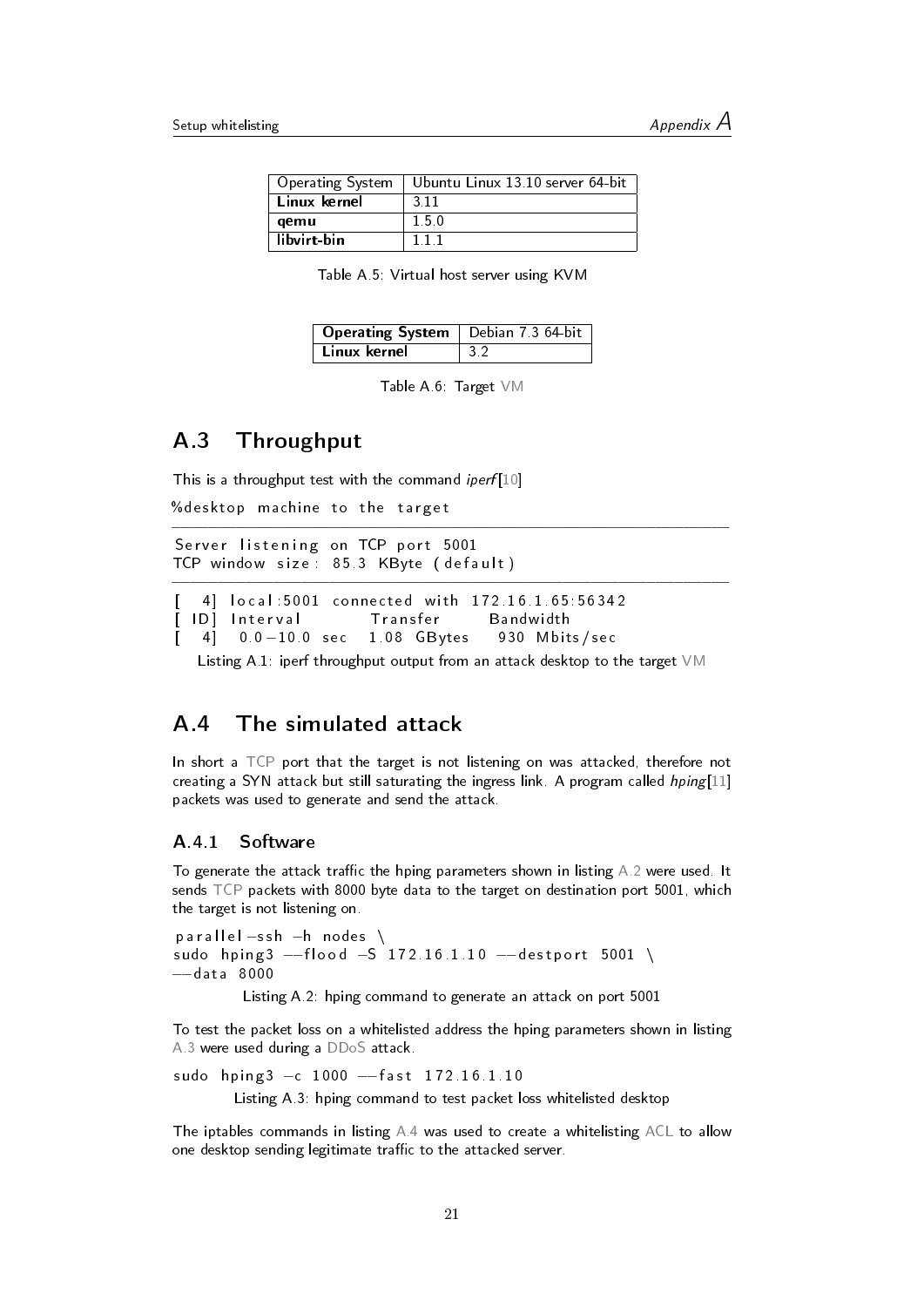```
iptables −A FORWARD −i vmbr1 −s 172.16.1.10/32 −j ACCEPT
iptables −A FORWARD −i vmbr1 −s 172.16.1.201/32 −j ACCEPT
iptables −A FORWARD −i vmbr1 −j DROP
```
Listing A.4: Implementing a whitelist

#### <span id="page-22-0"></span>A.4.2 Results

These results show the counters of the switch and server and the processor load of only the switch. Listing [A.5](#page-22-1) show all discarded packets of every port on the switch egress and ingress respectively.

```
user @ client :~ $ snmpwalk -Os -c public -v 1 switch address \
                                                if Out Discards
if Out Discards 1 = Counter 32: 3248
if Out Discards 2 = Counter 32: 3256
if Out Discards 3 = Counter 32: 3250
if Out D iscards 4 = Counter 32: 3259
if Out Discards 5 = Counter 32: 3251
if Out Discards 6 = Counter 32: 3246
if Out Discards 7 = Counter 32: 0
if Out Discards 8 = Counter 32: 4153
if Out Discards 9 = Counter 32: 3246
if Out Discards .10 = Counter 32: 3244
if Out Discards 11 = Counter 32: 0
if Out Discards 12 = Counter 32: 0
if Out Discards 13 = Counter 32: 3249
if 0 ut D iscards 14 = Counter 32: 3247
if Out D iscards 15 = Counter 32 : 3684
if Out D iscards 16 = Counter 32: 3243
if Out Discards 17 = Counter 32: 3244
if Out Discards .18 = Counter 32: 3496
if OutDiscards 19 = Counter32 : 0if 0ut Discards 20 = Counter 32: 3251
if 0 ut Discards 21 = Counter32 : 272661695if Out Discards 22 = Counter 32: 3248
user @ client :~ $ snmpwalk - Os - c public -v 1 switch address \
                                                 if In Discards
if In Discards 1 = Counter 32: 19499611
if In Discards 2 = Counter 32: 19431655
if In Discards 3 = Counter 32: 19553175
if In Discards 4 = Counter 32: 19548517
if ln D is cards 5 = Counter32 : 19553610if In Discards 6 = Counter 32: 19554255
if In Discards 7 = Counter 32 : 0
if In Discards 8 = Counter 32: 263
if In Discards 9 = Counter 32: 19523887
if ln Discards 10 = Counter32 : 19554357if ln D is cards 11 = Counter 32 : 0if l n D is c a rds 12 = Counter 32 : 0
if In Discards 13 = Counter 32: 19380978
if ln D is card s 14 = Counter 32 : 19531682
if ln D is cards 15 = Counter 32 : 42
```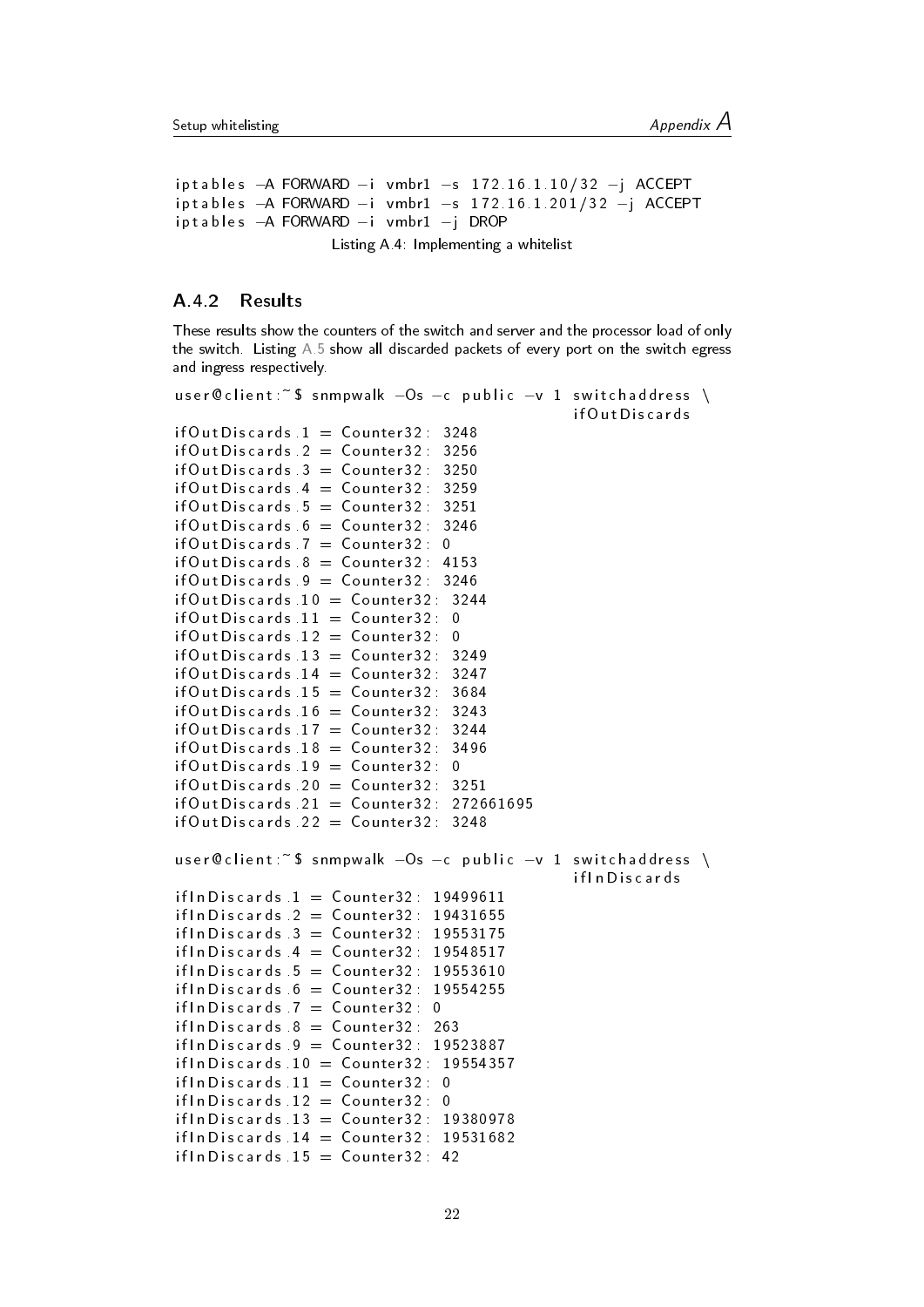```
if ln D is c and s. 16 = Counter 32 : 19524560if In Discards 17 = Counter 32: 19264616
if In Discards 18 = Counter 32: 1185
if l n D iscards .19 = Counter 32 : 0
if ln D is c and s. 20 = Counter 32 : 19519823if In Discards 21 = Counter 32: 117
if ln D is card s . 22 = Counter 32 : 19182124Listing A.5: SNMP ifOutDiscards and ifInDiscards of all switch ports
```
switch#show process cpu

Memory Utilization Report

| status | bytes     |
|--------|-----------|
| free   | 26754320  |
| alloc  | 188061760 |

#### CPU Utilization:

| PID            | Name                   | 5 Sec    | Min<br>1 | Min<br>5 |
|----------------|------------------------|----------|----------|----------|
|                | 335fc10 tNetTask       | $0.00\%$ | 0.02%    | $0.00\%$ |
| 354c0f0        | ipnetd                 | $0.00\%$ | 0.04%    | $0.00\%$ |
| 355e690        | tXbdService            | $0.00\%$ | 0.06%    | $0.00\%$ |
| 35796d0        | osapiTimer             | 1.11%    | $0.89\%$ | 1.09%    |
| $366$ aca $0$  | bcmL2X 0               | 0.15%    | 0.20%    | $0.30\%$ |
| 3680130        | bcmCNTR 0              | 0.15%    | 0.34%    | 0.20%    |
| 36b3600        | bcm TX                 | $0.00\%$ | 0.06%    | 0.01%    |
| 3caa800        | bcmRX                  | $0.00\%$ | 0.06%    | $0.07\%$ |
| 3ee0a30        | MAC Send Task          | $0.00\%$ | 0.02%    | $0.00\%$ |
| 3ee9f30        | MAC Age Task           | $0.00\%$ | $0.02\%$ | $0.00\%$ |
| 4a6a5a0        | bcmLINK 0              | 0.47%    | 0.37%    | 0.35%    |
| 4ca7050        | cpuUtilMonitorTask     | 0.15%    | $0.02\%$ | $0.00\%$ |
| 516b880        | tL7Timer0              | $0.00\%$ | $0.06\%$ | $0.00\%$ |
| 5191160        | osapiMonTask           | $0.00\%$ | $0.00\%$ | 0.09%    |
| 5e7fd60        | sim Pts task           | $0.00\%$ | 0.14%    | 0.15%    |
| 62b4280        | dtlTask                | $0.00\%$ | 0.14%    | $0.06\%$ |
| 6320e70 tEmWeb |                        | $0.00\%$ | 0.10%    | 0.03%    |
| 6401b70        | hapiRxTask             | $0.00\%$ | 0.06%    | 0.02%    |
| 6966950        | DHCP snoop             | $0.00\%$ | 0.04%    | $0.00\%$ |
| 69 fce 60      | Dynamic ARP Inspection | $0.00\%$ | 0.04%    | $0.00\%$ |
| 6a07250        | SNMPTask               | $0.00\%$ | $0.00\%$ | 0.02%    |
| 763dd40        | dot1s timer task       | 0.63%    | 0.41%    | 0.48%    |
| 8617240        | snoopTask              | 0.15%    | 0.02%    | $0.00\%$ |
| 90142b0        | trapTask               | $0.00\%$ | $0.00\%$ | $0.03\%$ |
| 95d8290        | ip MapForwarding Task  | $0.00\%$ | $0.06\%$ | 0.15%    |
| cbc8bb0        | <b>IldpTask</b>        | 0.31%    | 0.16%    | $0.30\%$ |
| d873850        | DHCP Client Task       | $0.00\%$ | $0.02\%$ | $0.00\%$ |
| d8a8f00        | isdpTask               | $0.00\%$ | $0.04\%$ | $0.00\%$ |
| e0aa6b0        | RMONTask               | 0.15%    | 0.09%    | 0.01%    |
| e0b6d50        | boxs Req               | $0.00\%$ | 0.05%    | $0.00\%$ |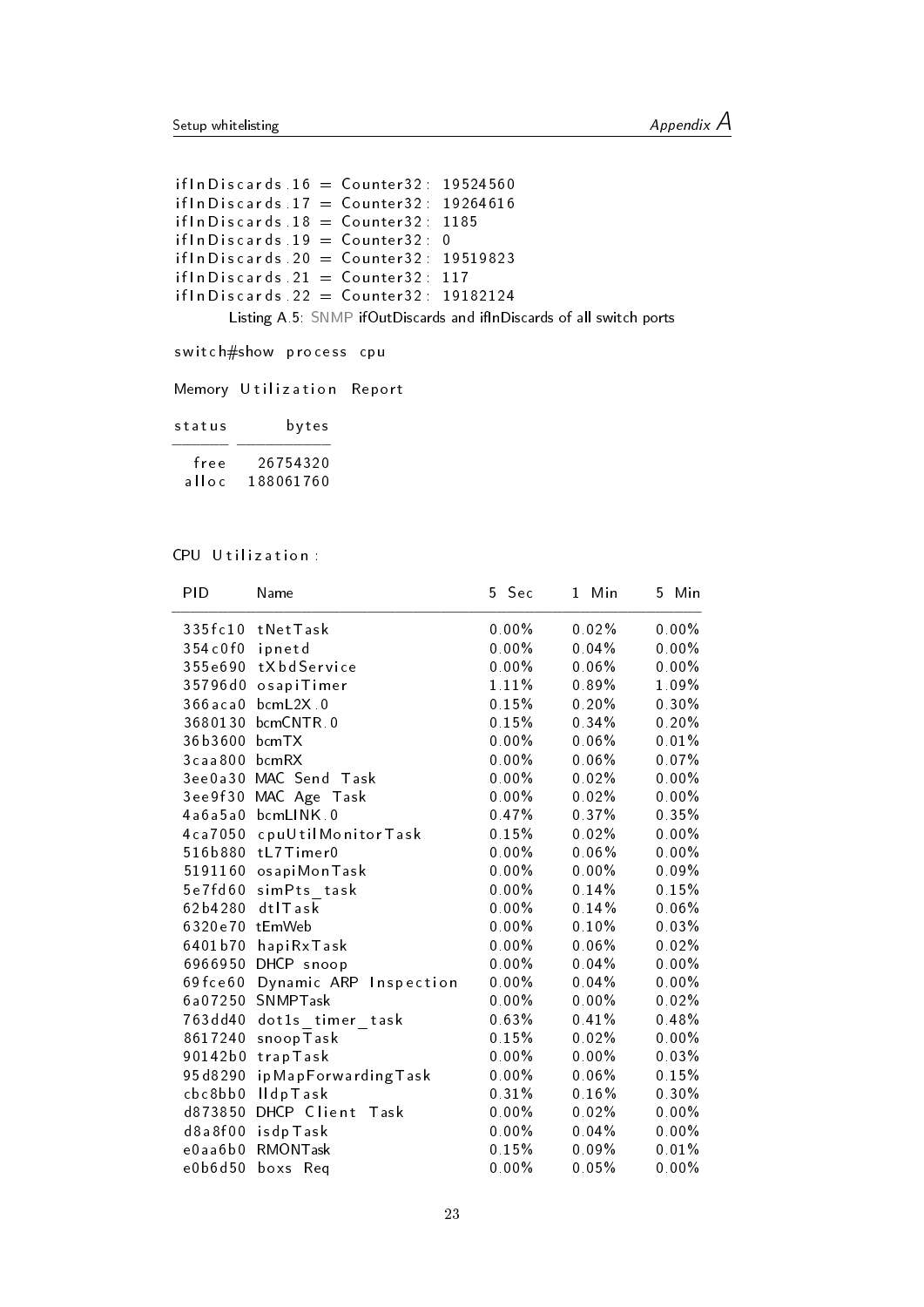Listing A.6: CPU load on switch

em2 Link encap: Ethernet HWaddr d4:ae: 52: bf: e3: d5 in et 6 add r: fe 80 : : d 6 a e : 52 f f : f e b f : e 3 d 5 / 64 Scope : L in k UP BROADCAST RUNNING MULTICAST MTU:1500 Metric:1 RX packets: 4452765 errors: 0 dropped: 7 overruns: 0 frame: 0 TX packets 278225 errors 0 dropped 0 overruns 0 carrier 0 collisions : 0 txqueu elen : 1000 RX bytes: 6118904480 (6.1 GB) TX bytes: 18040839 (18.0 MB) Listing A.7: ifconfig output of the virtualisation host port to the switch

Ping results during a [DDoS](#page-27-0) attack while whitelisting is on.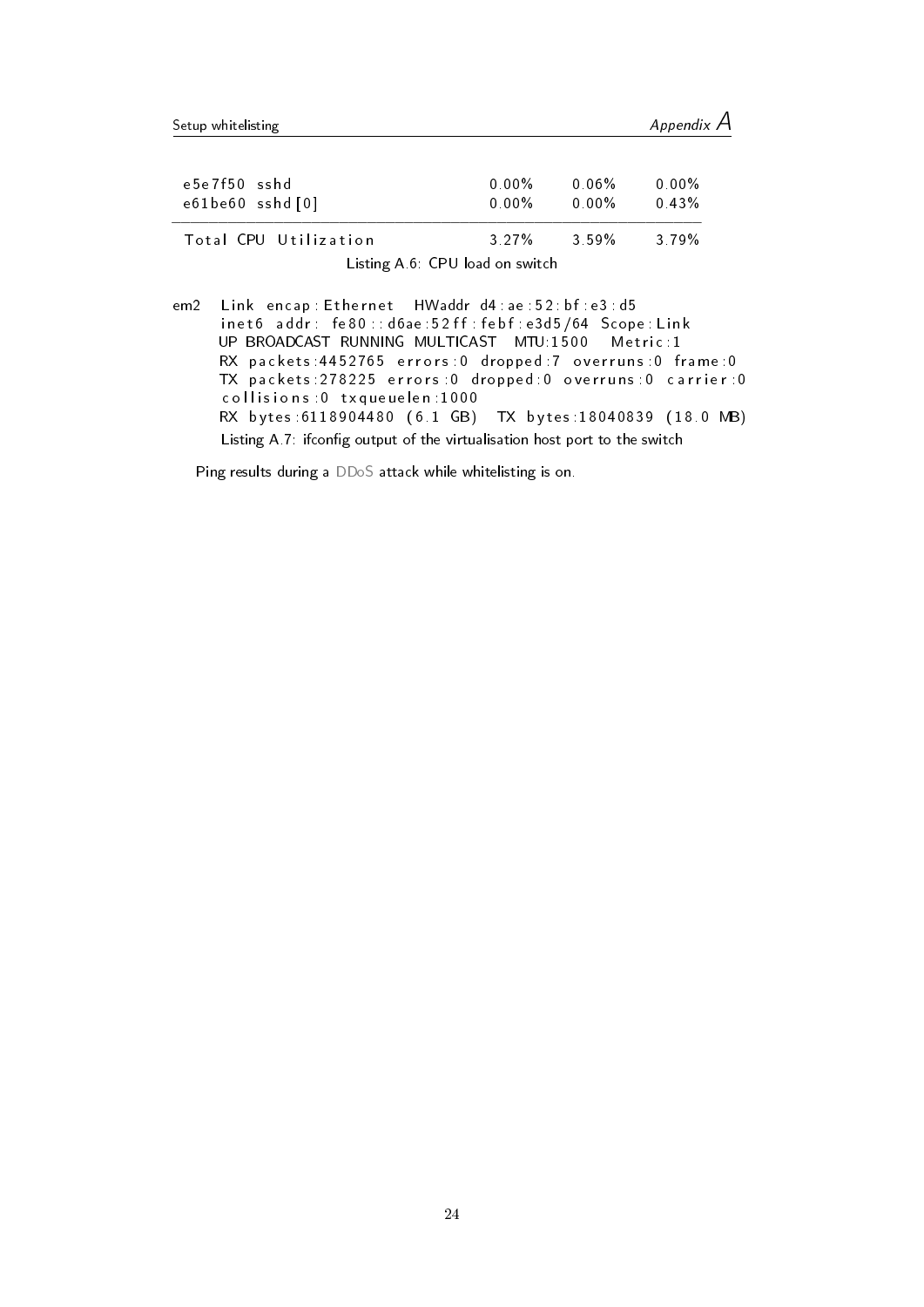# <span id="page-25-0"></span>B Setup DNS resolution comparing TCP and UDP

This appendix describes the test setup used for comparing [UDP](#page-27-4) with [TCP](#page-27-5) availability. The same hardware and software is used as described in appendix [A](#page-20-0) except for the [DNS](#page-27-1) query traffic and the  $DNS$  resolver at the target  $VM$ .

### <span id="page-25-1"></span>B.1 Software

<span id="page-25-2"></span>Table [B.1](#page-25-2) shows the related software used for the target [VM.](#page-27-10)

| <b>Operating System</b> | Debian 7 3 64-bit |
|-------------------------|-------------------|
| Linux kernel            | 32                |
| <b>DNS</b> resolver     | Unbound 14.17     |

| Table B 1: Target VM |  |  |  |  |
|----------------------|--|--|--|--|
|----------------------|--|--|--|--|

The goal to measure the timeouts is to generate 10 queries per second and stop after a total of 1000 queries. Listing  $B.1$  shows the Python script generating the queries and listing  $B.2$  shows the shell command to start the script and measure the timeouts.

```
\#!/usr/bin/python
im port dns resolver
im port time
im p ort threading
class Threaded Class (threading Thread):
    def run (self):
          global count
          my\_resolver = dns. resolver. Resolver()my\_resolver \text{, } name servers = ['172.16.1.100']my resolver lifetime = 30
          t r y \overline{t}#change boolean "tcp" for switch
               answer = my resolver query ('www. os 3 . nl', \setminustcp = False)
               for rdata in answer:
                    print rdata
          except dns resolver Timeout:
               print "Thread timed out ."
```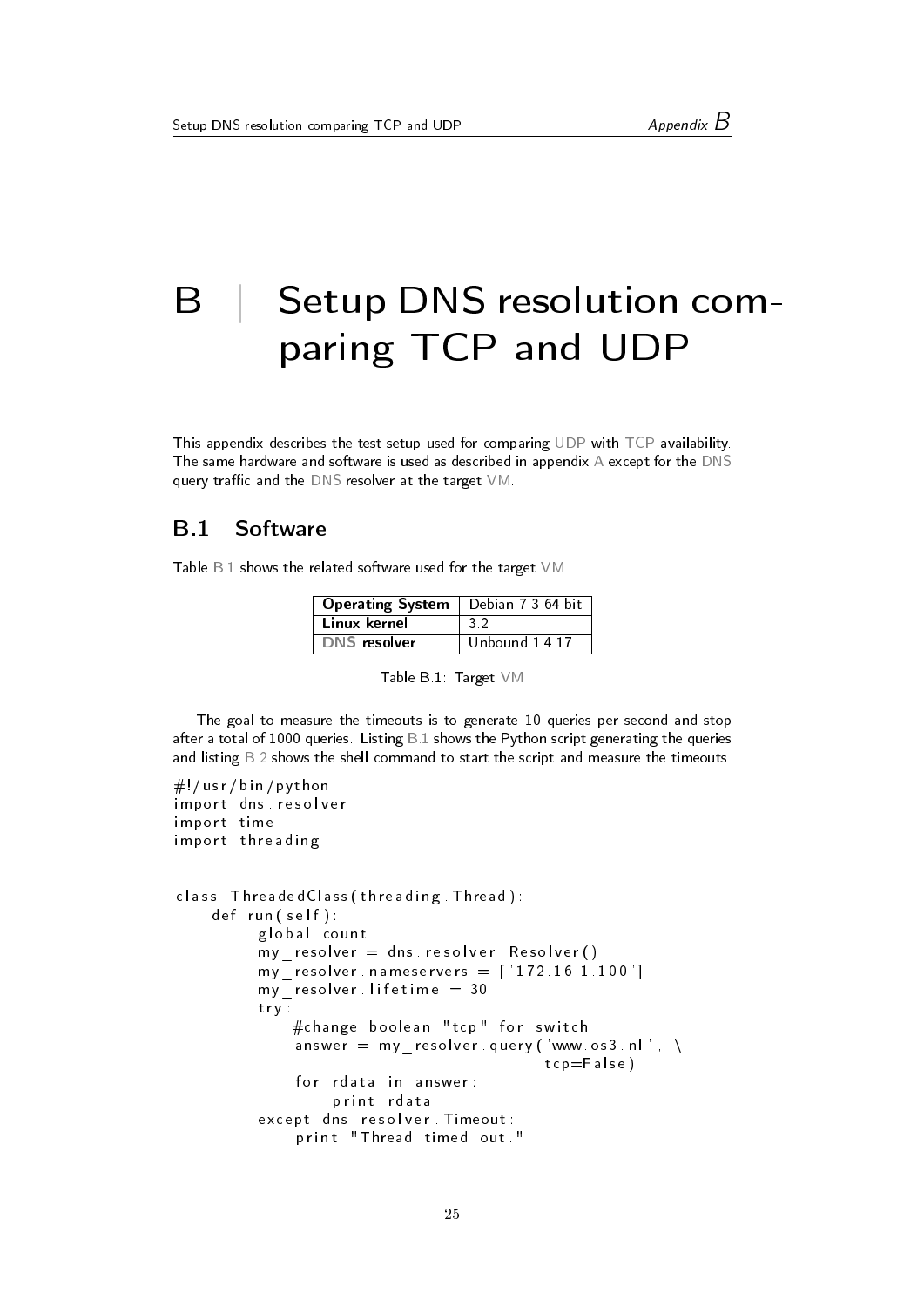```
start time = time . time ()interval = 0.1for i in range (1000):
    t =ThreadedClass()
    t start ()
    time s leep (int (start _time + i* interval - time time ()))
              Listing B.1: Python code to generate the queries
```

```
user @client :~$ python dns_test .py |grep \
                "⊤hread timed out " | wc —l
```
Listing B.2: Bash command to count the amount of timeouts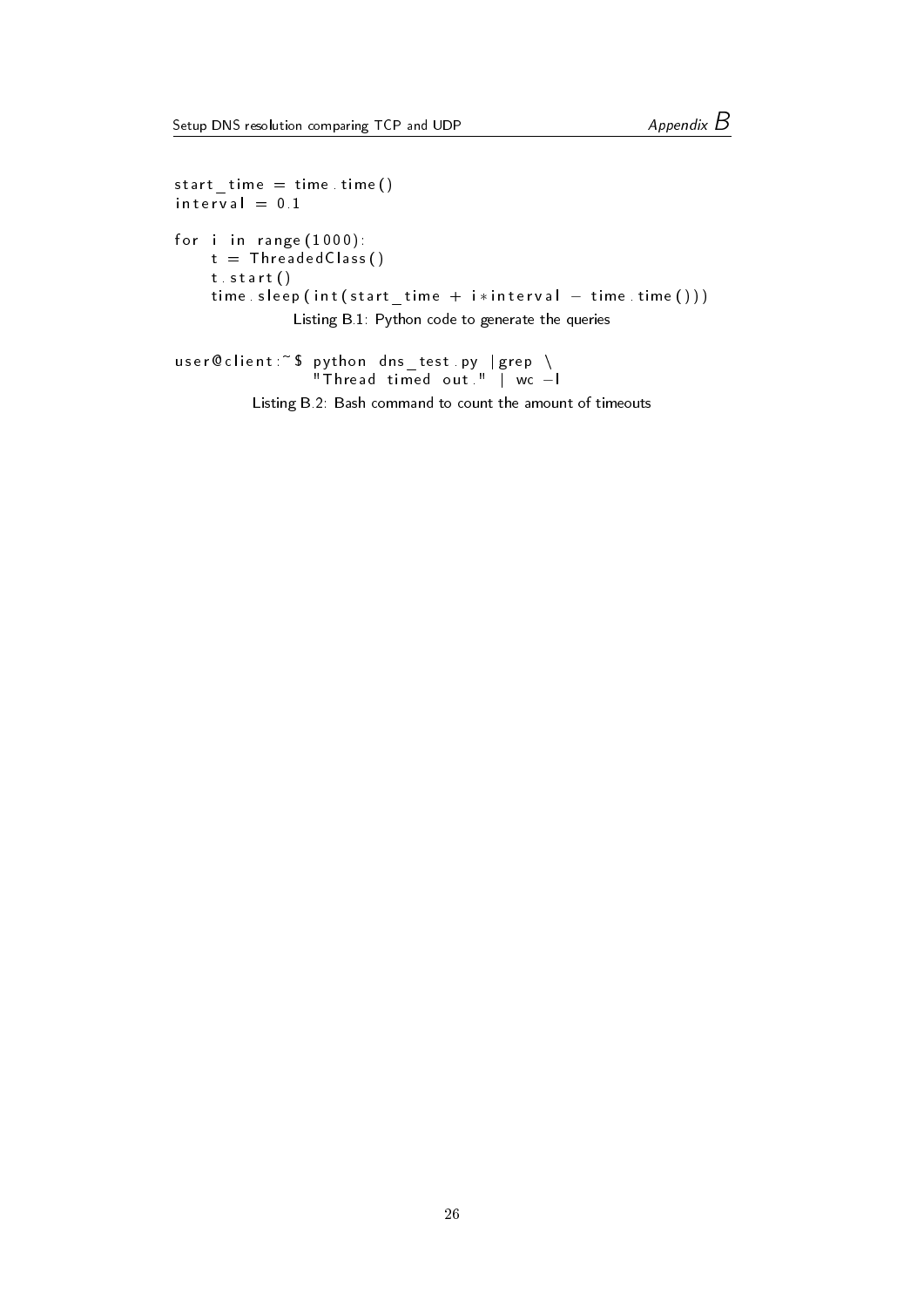# C | Acro

- <span id="page-27-7"></span><span id="page-27-0"></span>DDoS Distributed Denial of Service
- <span id="page-27-9"></span>DoS Denial of Service
- <span id="page-27-5"></span>TCP Transmission Control Protocol
- <span id="page-27-13"></span>ACK Acknowledgement
- <span id="page-27-4"></span>UDP User Datagram Protocol
- <span id="page-27-1"></span>DNS Domain Name System
- <span id="page-27-10"></span>VM Virtual Machine
- <span id="page-27-2"></span>IP Internet Protocol
- <span id="page-27-14"></span>BGP Border Gateway Protocol
- <span id="page-27-3"></span>ACL Access Control List
- <span id="page-27-12"></span>CIA Confidentiality, Integrity and Availability
- <span id="page-27-15"></span>ICMP Internet Control Message Protocol
- <span id="page-27-11"></span>SNMP Simple Network Management Protocol
- <span id="page-27-8"></span>DDS DDoS Defense System
- <span id="page-27-6"></span>ICANN Internet Corporation for Assigned Names and Numbers